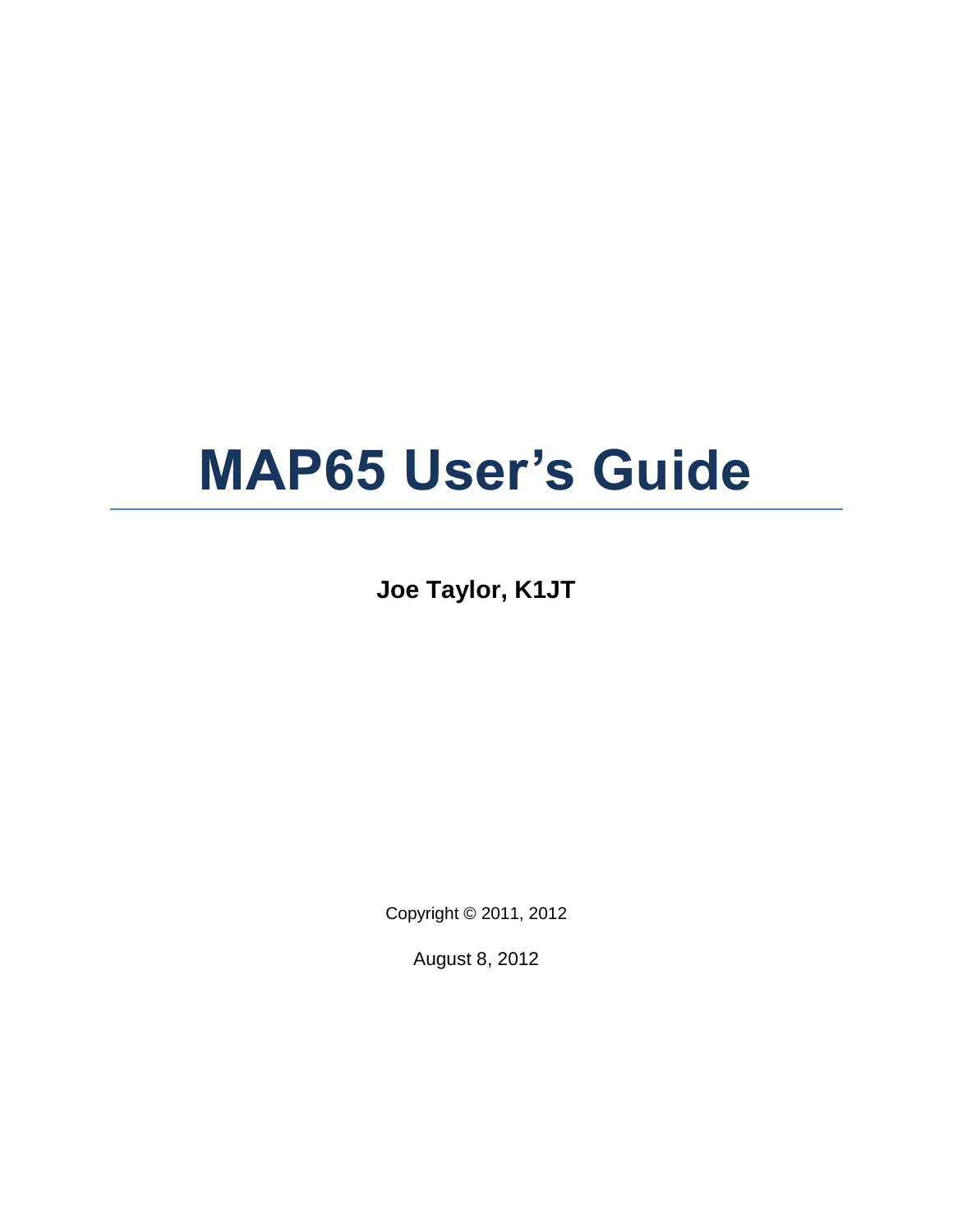# **Contents**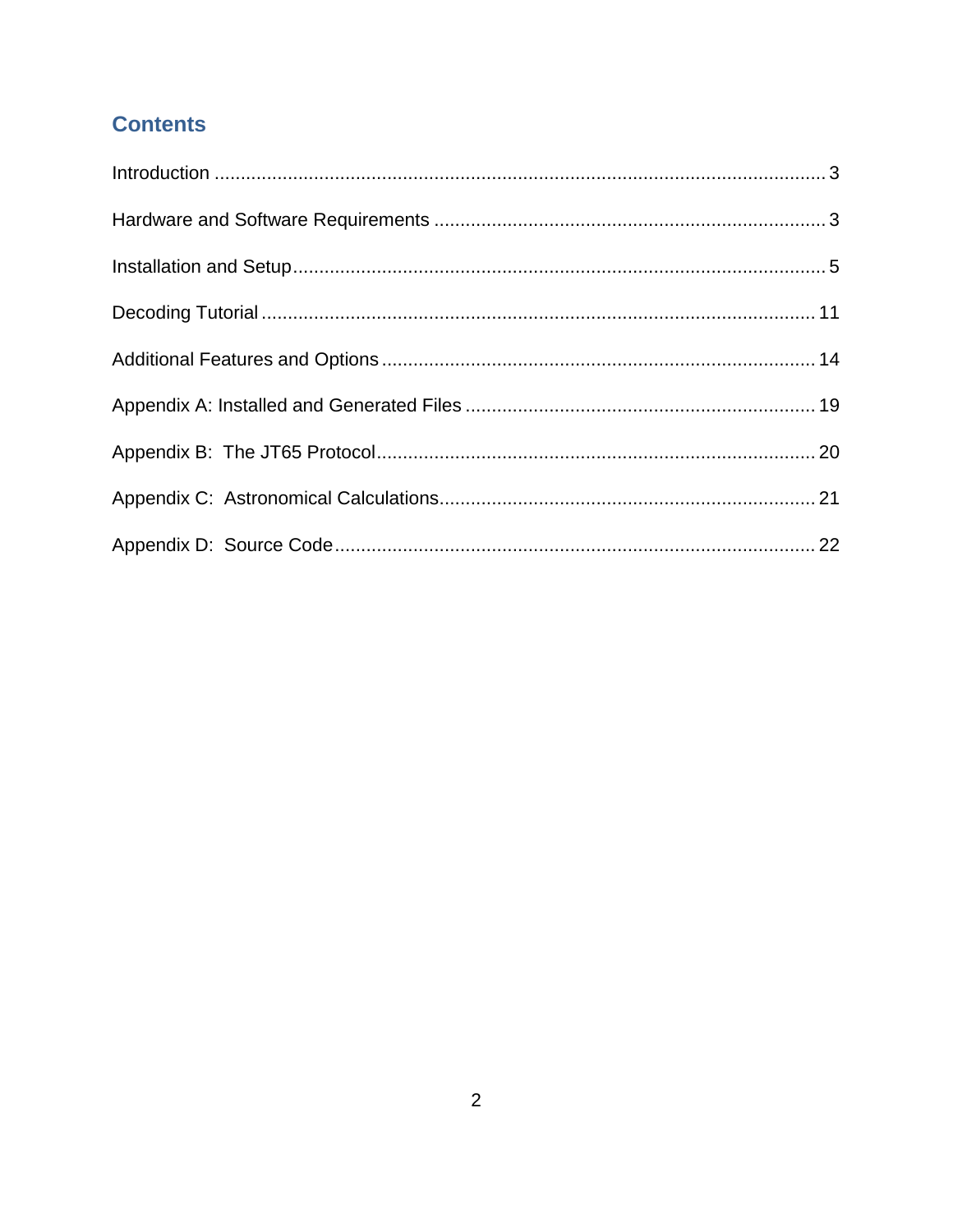#### <span id="page-2-0"></span>**Introduction**

*[MAP65](http://physics.princeton.edu/pulsar/K1JT/map65.html)* is a computer program designed for EME communication using the JT65 protocol. When used with RF hardware providing coherent signal channels for two orthogonal polarizations, the program offers automatic polarization-matched reception for every JT65 signal in a 90 kHz passband. Where linear polarization is in use, *MAP65* eliminates the effect of mismatched polarization angles on reception, so you are never faced with Faraday lockout or one-way propagation. On bands where circular polarization is the norm, *MAP65* is highly effective in its single-channel mode — again providing visual display of all signals in a 90 kHz window and decoding all the JT65 signals.

#### <span id="page-2-1"></span>**Hardware and Software Requirements**

*MAP65* requires specialized receiver hardware to convert an RF band to a digitized I/Q (in-phase and quadrature) data stream at baseband. The program was originally designed for use with the WSE [converters](http://www.sm5bsz.com/linuxdsp/linrad.htm) designed by Leif Asbrink, SM5BSZ, together with his *[Linrad](http://www.sm5bsz.com/linuxdsp/linrad.htm)* software. *Linrad* controlled the WSE hardware and handled the data acquisition tasks, forwarding digital data to *MAP65.* These choices remain good ones, but today there are many other possibilities. *MAP65* can be used with the [SoftRock,](http://kb9yig.com/) [FUNcube Dongle,](http://www.funcubedongle.com/) [SDR-IQ,](http://www.rfspace.com/) [Perseus,](http://microtelecom.it/perseus/) [IQ+](http://www.linkrf.ch/) and other comparable receiver hardware. These receiver types have different interfacing requirements, summarized below. Some are usable with *[SDR-Radio](http://sdr-radio.com/)* as an alternative to *Linrad*, or with *MAP65* in its standalone mode.

The SoftRock, IQ+, and WSE receivers mix signals from RF to baseband and use a computer soundcard for the analog-to-digital conversions. The FUNcube Dongle has a built-in silicon tuner and its own A/D converters; it plugs into a computer's USB port and presents itself to the operating system as a two-channel audio input device. The SDR-IQ and Perseus receivers do their A/D conversions at RF and accomplish downconversion digitally, in a field-programmable gate array. Any of these systems, and many others with comparable features, can be used with *MAP65*. Obviously, those designed for input frequencies in the HF range will require another receive converter mixing down from a VHF/UHF band of your choice to an intermediate frequency in the HF range, say 28 MHz.

The SoftRock, FUNcube Dongle, SDR-IQ, and Perseus are all single-channel receivers, so they cannot support adaptive polarization. You could, however, configure a pair of modified SoftRocks (or approximate equivalents) for use in a dual-polarization system.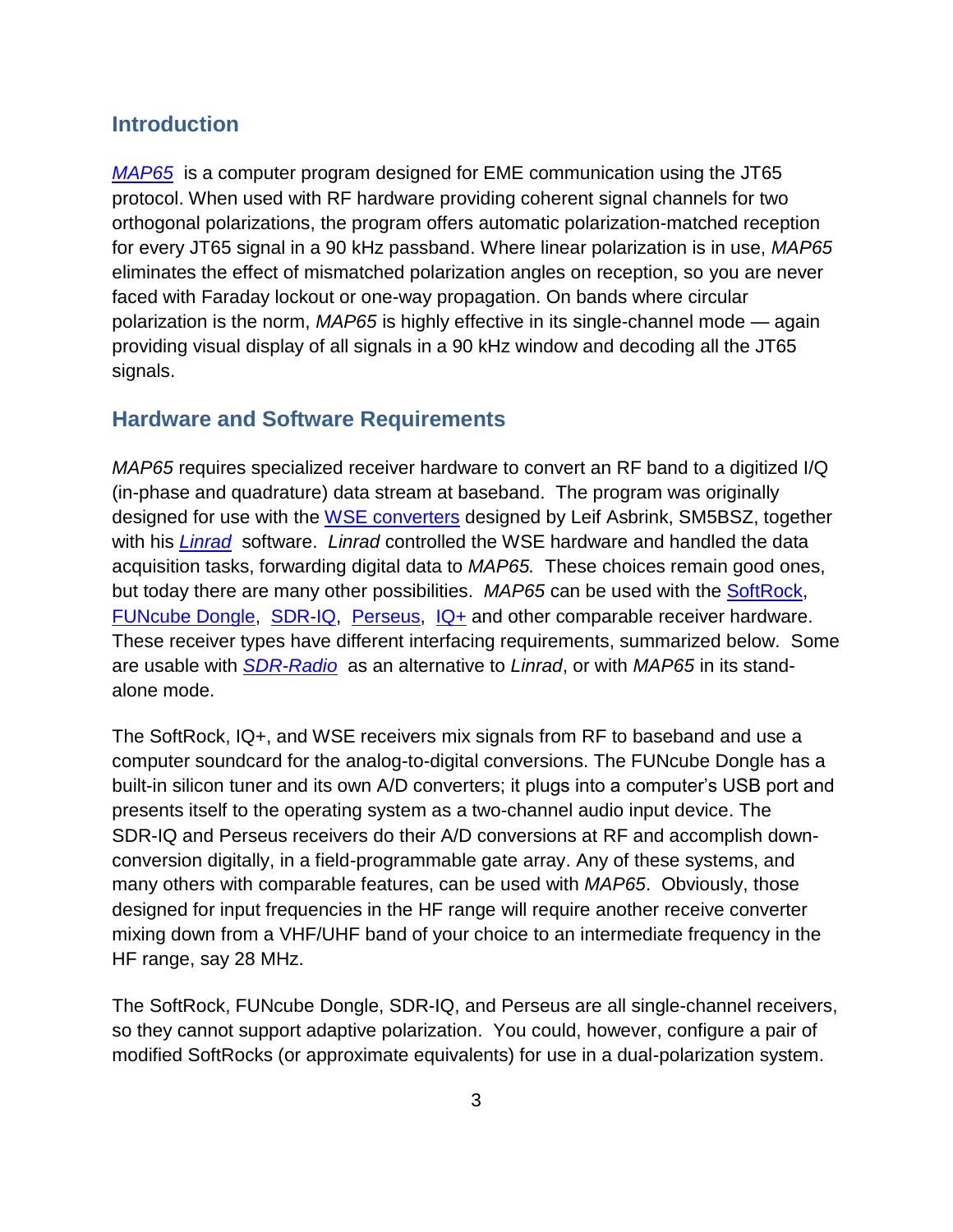They would need to be driven by a single local oscillator, to maintain coherence between the two RF channels. The IQ+ and WSE converters are high-performance, two-channel systems that can support adaptive polarization directly.

Some example receivers and their interfacing requirements are summarized in Table 1. The SoftRock, FUNcube Dongle, and IQ+ use programmable synthesizers for their local oscillators. Their input frequencies can be set from within *Linrad*, *SDR-Radio*, or *MAP65* via a USB port. Center frequencies for the SDR-IQ and Perseus receivers are set in the same way, although in these cases the "local oscillator" is a numerically controlled oscillator (NCO) implemented in software. To achieve very low phase noise and high spurious-free dynamic range, the WSE converters use a sequence of switchable crystal oscillators for frequency control. Their switching is accomplished from within *Linrad* through the computer's parallel port.

|                                     | <b>SoftRock</b>    | <b>FUNcube</b><br><b>Dongle</b> | SDR-IQ,<br><b>Perseus</b> | <b>SoftRock</b><br>$\times 2$ | $IQ+$<br><b>VL, V, U</b> | <b>WSE</b>       |
|-------------------------------------|--------------------|---------------------------------|---------------------------|-------------------------------|--------------------------|------------------|
| <b>Input Freq</b><br>(MHz)          | 28, 144            | 144, 432,<br>1296               | 28                        | 28, 144                       | 50, 144,<br>432          | 144              |
| <b>Polarizations</b>                |                    |                                 |                           | 2                             | 2                        | 2                |
| <b>Soundcard</b><br><b>Channels</b> | 2                  |                                 |                           | 4                             | 4                        | 4                |
| <b>Digital</b><br><b>Interface</b>  | <b>USB</b>         | <b>USB</b>                      | <b>USB</b>                | <b>USB</b>                    | <b>USB</b>               | Parallel<br>Port |
| <b>Frequency</b><br>Control*        | L, S, M            | L, S, M                         | L, S                      | L, M                          | L, M                     |                  |
| <b>Front-End</b><br>Software*       | L or S<br>optional |                                 | L or S<br>required        | optional                      | optional                 | optional         |

*Table 1: Examples of receiving equipment and configurations for use with MAP65, with interfacing requirements*

\* L = *Linrad*, S = *SDR-Radio*, M = *MAP65*

Using *Linrad* as a data-acquisition front end provides some significant advantages. Its noise-blanking capabilities are superb. It provides many flexible configuration options and other receiver amenities including mode-specific demodulation with audio output to headphones or speaker. It interfaces directly to the SDR-IQ and Perseus receivers, handling their necessary control and data acquisition tasks. In single-polarization systems, *SDR-Radio* can manage the data input and control functions, again providing demodulation and audio output and forwarding wideband digital data to *MAP65*. *SDR-Radio* is polished, commercial-quality software available free to hams, and some have found it an easy way to get started with *MAP65.* Finally, *MAP65* can be used in stand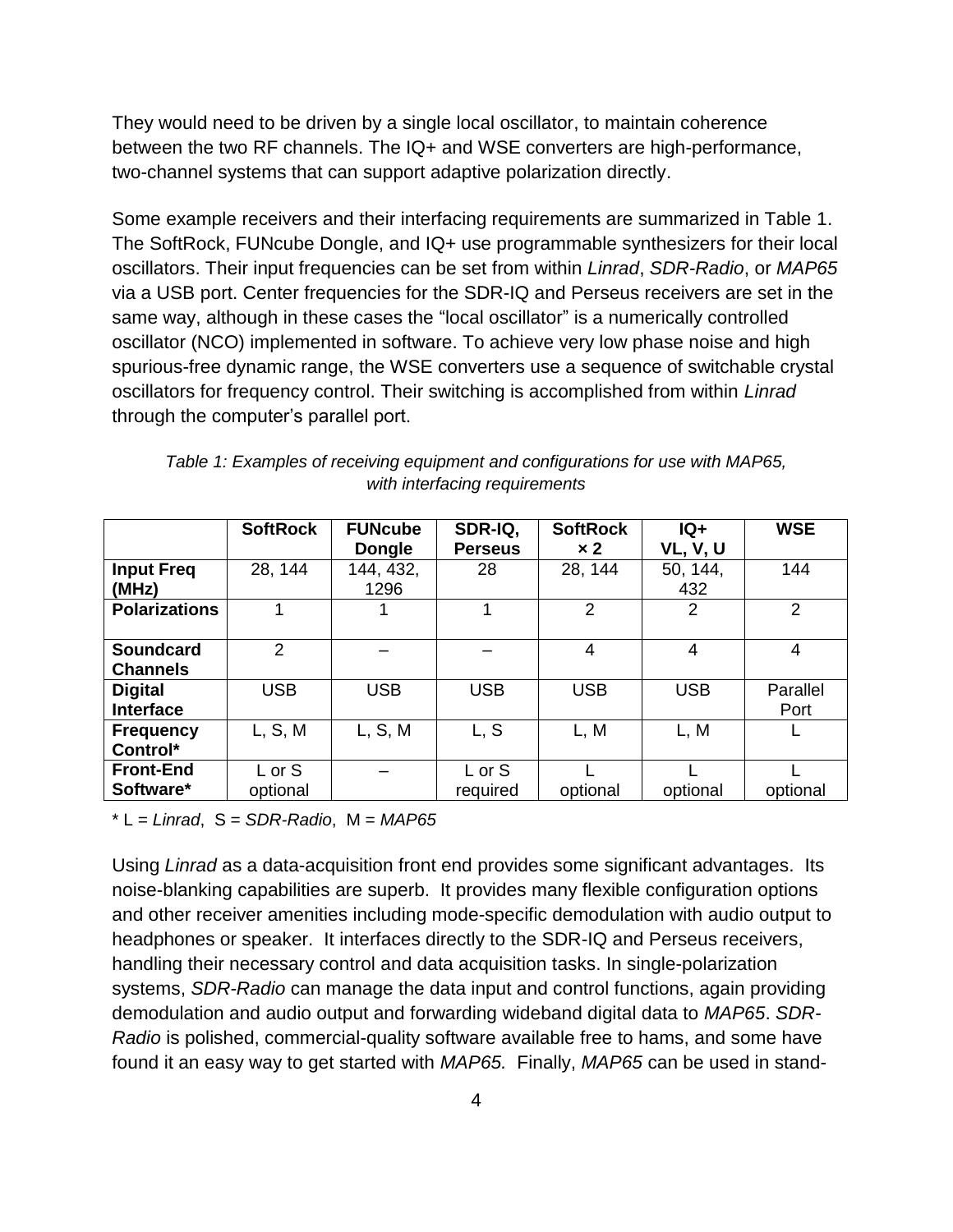alone mode with I/Q signal inputs taken directly from a soundcard or a FUNcube Dongle. Stand-alone operation of *MAP65* with the IQ+ receiver is a particularly attractive option for a low-cost, high-performance system for digital EME.

## <span id="page-4-0"></span>**Installation and Setup**

- 1. Use something like "C:\MAP65" or "C:\Radio\MAP65" rather than "C:\Program Files\MAP65" for the installation directory. All *MAP65* files are normally located in the installation directory and its subdirectories. The program makes no use of the Windows registry, so it can be uninstalled by simply deleting these directories and their contents.
- 2. Download and install MAP65 from a link on the following page: <http://www.physics.princeton.edu/pulsar/K1JT/map65.html>
- 3. On the final screen of the installation wizard you will be offered a chance to run a program that configures optimized FFT routines for your particular computer. Choosing the first (default) checkbox will be adequate for most purposes, and will result in an optimization process that proceeds silently for several minutes. Be sure to allow the optimization procedure to finish before proceeding. It is not necessary to repeat the FFT optimization if you install a program update in the same directory.
- 4. Start MAP65 by clicking on its desktop icon.
- 5. Choose **Options** on the **Setup** menu and select the **Station** tab (screen shot on next page). Enter your callsign, 6-digit grid locator, and other parameters as required for your station. Be sure to check **Xpol** if yours is a dual-polarization system, and uncheck it for single polarization.

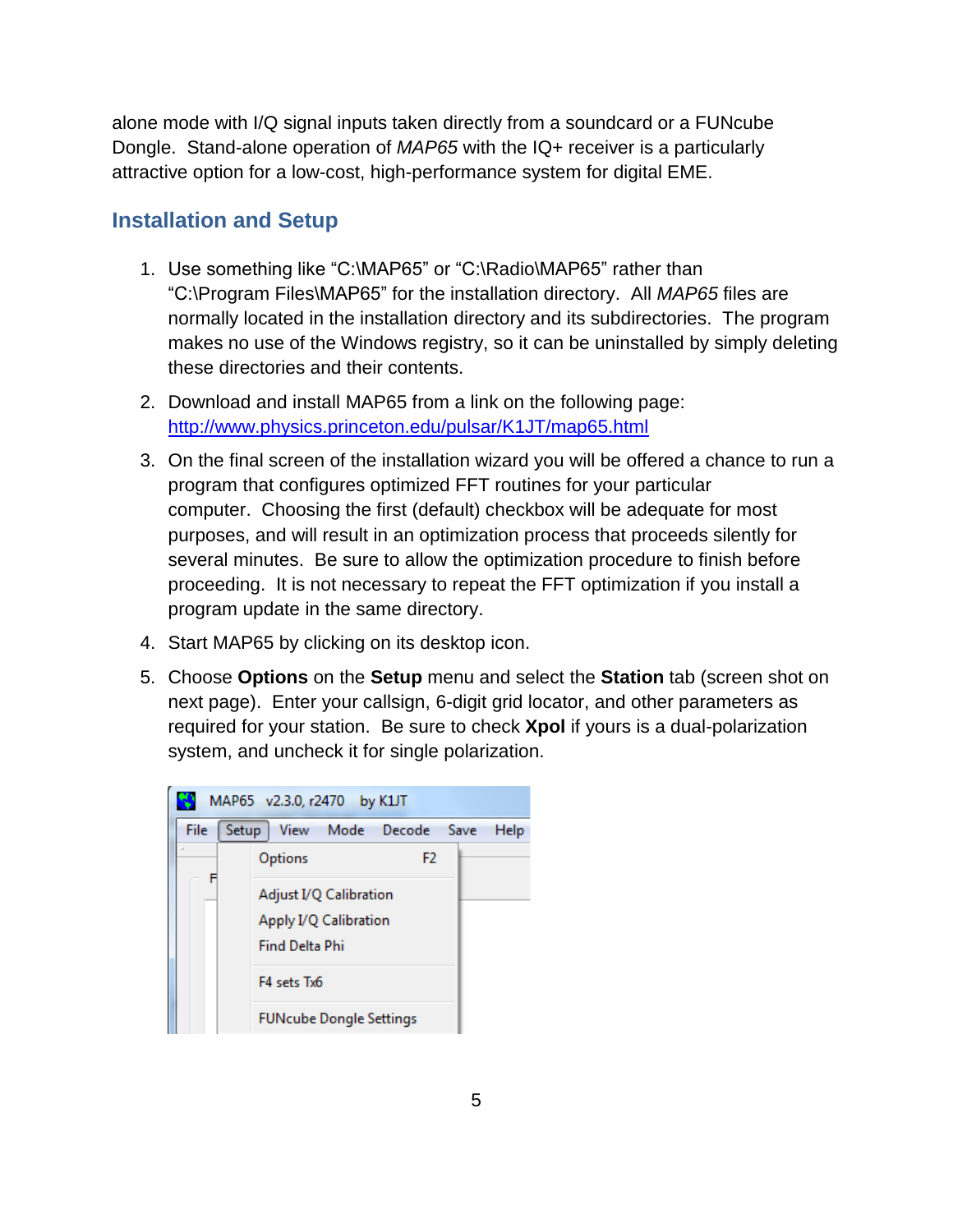| Setup                                           |                    |                | ?<br>$\mathbf x$ |  |  |  |  |  |
|-------------------------------------------------|--------------------|----------------|------------------|--|--|--|--|--|
| Station:<br>I/O Devices                         | Si570              | Colors         |                  |  |  |  |  |  |
|                                                 |                    |                |                  |  |  |  |  |  |
| My Call:                                        | K1JT               | DXCC:          |                  |  |  |  |  |  |
| My Grid:                                        | FN <sub>20qi</sub> | Timeout (min): | ÷<br>20          |  |  |  |  |  |
| ID Interval (min):                              | ÷<br>0             | Fcal (Hz):     | ÷<br>0           |  |  |  |  |  |
| PTT Port:                                       | COM1               | Fadd (MHz)     | 0.000            |  |  |  |  |  |
| <b>Astro Font Size:</b>                         | ÷<br>18            |                |                  |  |  |  |  |  |
| Antennas:                                       |                    |                |                  |  |  |  |  |  |
| $\triangledown$ Xpol                            | $\odot + \odot x$  | Dphi:          | ÷<br>0           |  |  |  |  |  |
| Save Directory: C:/users/joe/map65/install/save |                    |                |                  |  |  |  |  |  |
| AzEl Directory: C:/users/joe/map65/install      |                    |                |                  |  |  |  |  |  |
|                                                 |                    | OK             | Cancel           |  |  |  |  |  |

6. If you will be using *Linrad* or *SDR-Radio* for data acquisition, the box labeled **Fadd** can be used to enter a nominal difference between the frequency reported by that program and your corresponding on-the-air frequency. For example, if your RF chain converts 144 to 28 MHz, enter 116.0 for **Fadd**. For now you can leave parameters **Fcal** and **Dphi** set to zero. You may wish to optimize their values later. **Timeout** sets the number of minutes that callsigns and messages persist in the **Band Map** and **Messages** windows. Buttons labeled **+** and **x** inform MAP65 of the orientation of your dual linear-polarization antenna.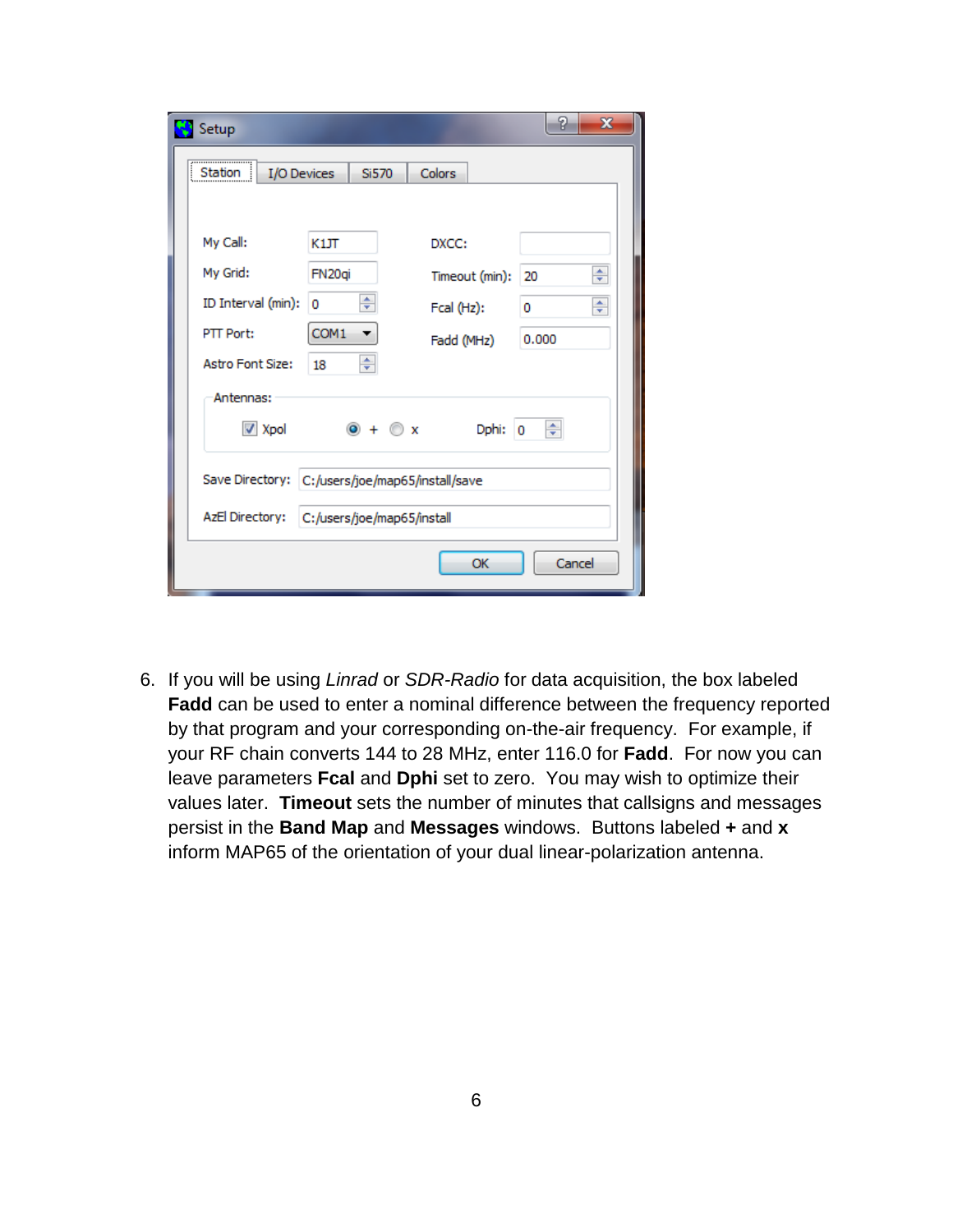7. Select the **I/O Devices** tab:

| Setup                                    |                                       |        | 2<br>$\mathbf{x}$    |  |  |  |  |  |
|------------------------------------------|---------------------------------------|--------|----------------------|--|--|--|--|--|
| <b>Station</b>                           | I/O Devices<br>Si570                  | Colors |                      |  |  |  |  |  |
|                                          | Input Source (Rx, Baseband)           |        |                      |  |  |  |  |  |
| SoundCard                                |                                       |        | Network<br>$\bullet$ |  |  |  |  |  |
|                                          | Swap $I/Q$ +10 dB                     |        | 50004 - Port         |  |  |  |  |  |
|                                          | Dev Ch API Name                       |        |                      |  |  |  |  |  |
|                                          | 2 MME Line In (Realtek High Definitio |        |                      |  |  |  |  |  |
| Sample Rate                              |                                       |        |                      |  |  |  |  |  |
|                                          | 36000 Hz                              |        | 95238 Hz             |  |  |  |  |  |
|                                          |                                       |        |                      |  |  |  |  |  |
| Output Device (Tx Audio)                 |                                       |        |                      |  |  |  |  |  |
| Speakers (Realtek High Definiti<br>3 MME |                                       |        |                      |  |  |  |  |  |
|                                          |                                       |        | Cancel<br>OK         |  |  |  |  |  |

If you will use sound card input or a FUNcube Dongle, check **SoundCard** and choose the proper audio input device from the drop-down list. Depending on your hardware setup, it might be necessary to check the **Swap I/Q** box. (An incorrect setting reverses the direction of increasing frequency in the received passband.) If you will use *Linrad* or *SDR-Radio* for data acquisition, check **Network** and select the correct input sample rate for your hardware — either 96000 or 95238 Hz. These are the only sample rates supported by *MAP65*. You might need to change the network **Port** number from the default value 50004, so as to match the port selected in *Linrad* or *SDR-Radio*. Finally, select the output device you wish to use for Tx audio.

8. If your receiver uses the Si570 synthesizer chip and you want *MAP65* to be able to set its frequency, go to the **Si570** tab and set the parameters **Frequency multiplier** and **Frequency correction (ppm)** as required. The IQ+ receiver uses a frequency multiplier of 2, while the SoftRock uses 4. If you have determined that the Si570 master oscillator is slightly off frequency, you can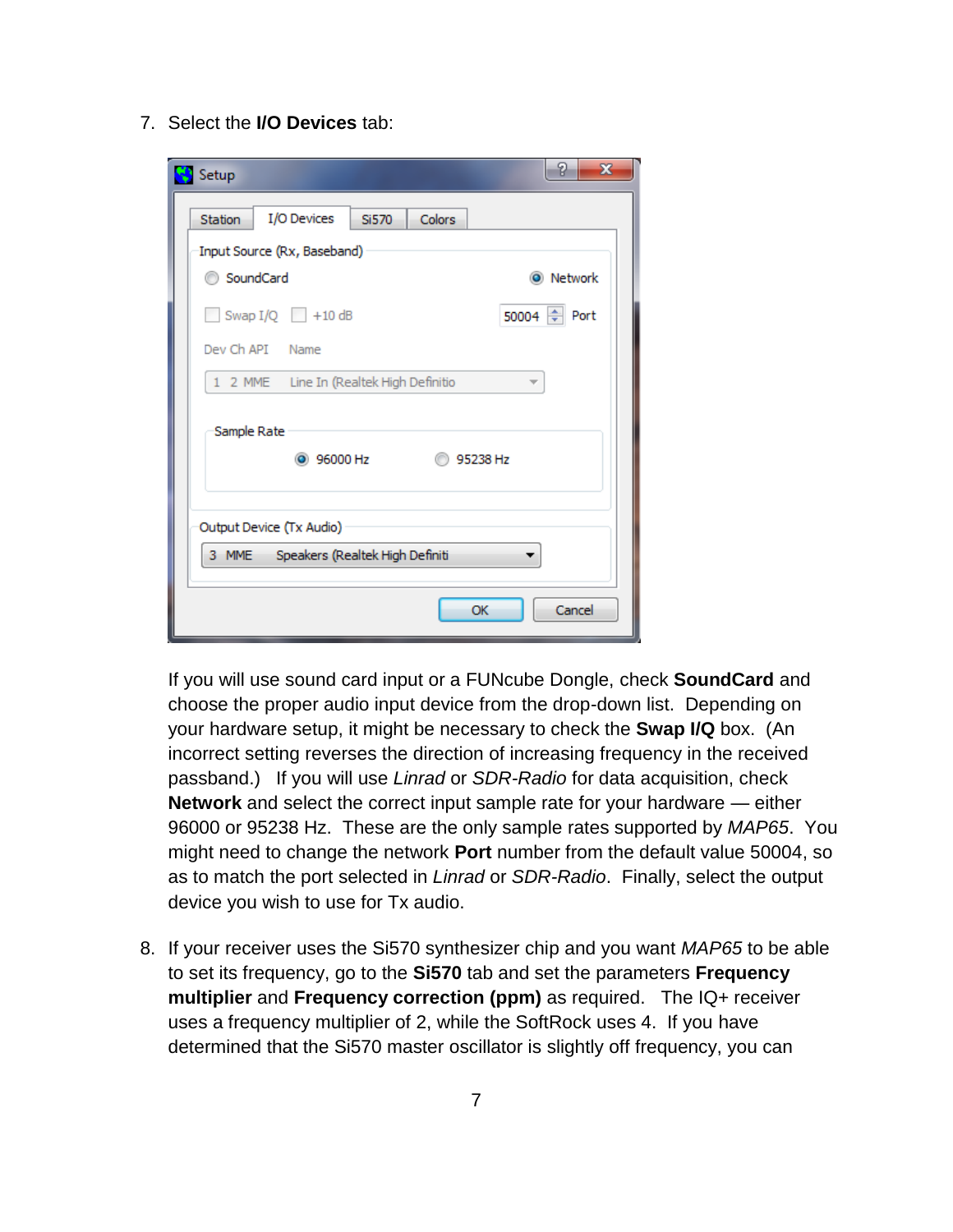enter a suitable correction in parts per million (ppm). The commanded Si570 frequency will be

Multiplier x (1.0 + 0.000001 x Correction) x ForceCenterFrequency

where **ForceCenterFrequency** is a value (in MHz) entered in a box at bottom right of the Wide Graph window. Be sure to check the box labeled **Initialize IQ+ on startup** if you want your IQ+ receiver to be reset each time MAP65 starts.

| $\mathbf{x}$<br>P<br>Setup                                                   |
|------------------------------------------------------------------------------|
| Si570<br>Colors<br>I/O Devices<br>Station                                    |
| ÷<br>Frequency multiplier:<br>2<br>÷<br>Frequency correction (ppm):<br>0.000 |
| Initialize IQ+ on startup                                                    |
|                                                                              |
| OK<br>Cancel                                                                 |

9. Click **OK** to dismiss the Setup dialog window.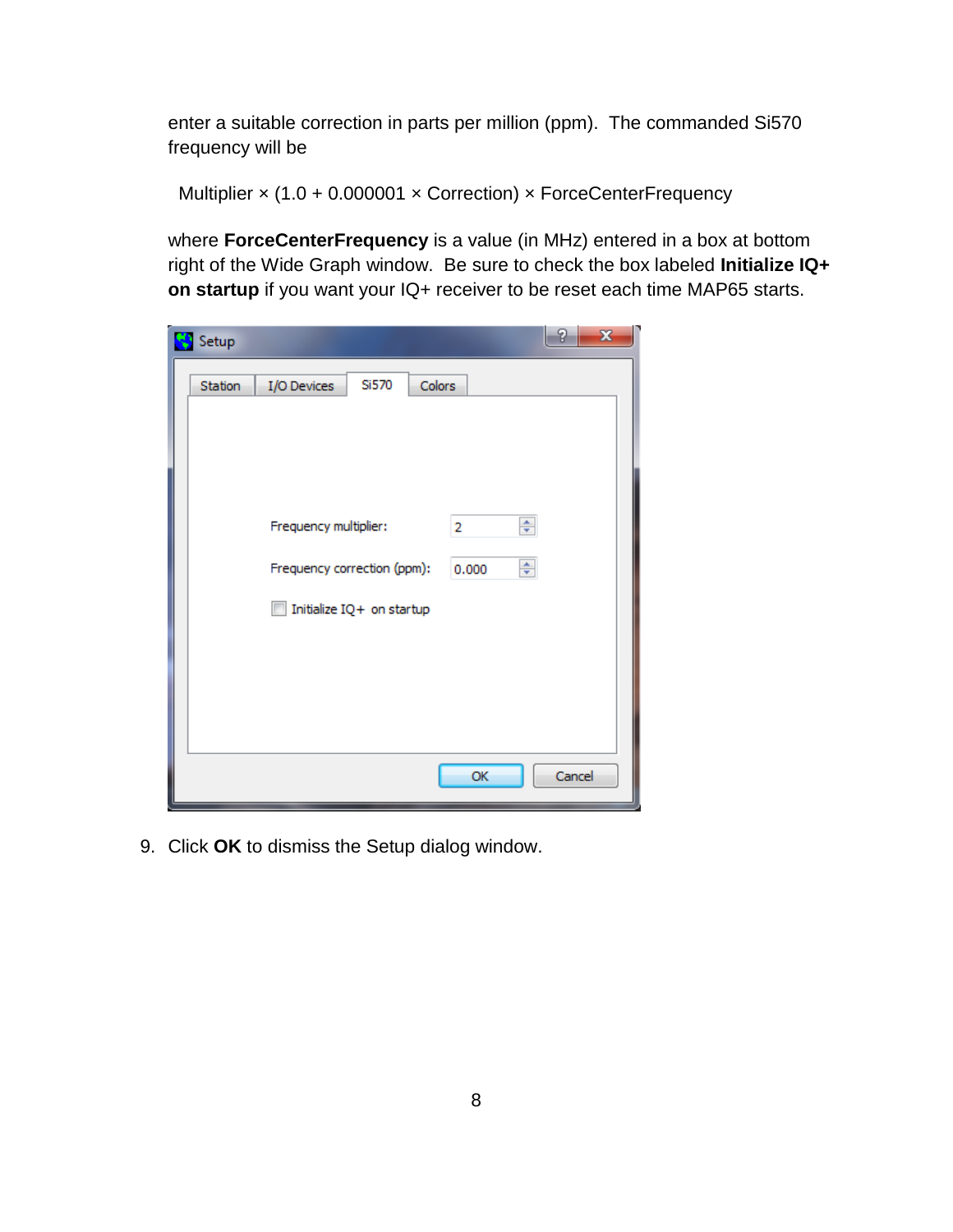10.If you are using a FUNcube Dongle, you can set its parameters by clicking **FUNcude Dongle Settings** on the **Setup** menu.



This action will start a program to configure your FUNcube Dongle. Detailed instructions can be found [here.](http://www.oz9aec.net/index.php/funcube-dongle/qthid-fcd-controller)

| FUNcube Dongle Controller                                                                                                                                                                                                                                                                                                                                                                                                                                                |                                                                                                                                                                                                  | $\Box$ e<br>$\mathbf{x}$                                                                                             |
|--------------------------------------------------------------------------------------------------------------------------------------------------------------------------------------------------------------------------------------------------------------------------------------------------------------------------------------------------------------------------------------------------------------------------------------------------------------------------|--------------------------------------------------------------------------------------------------------------------------------------------------------------------------------------------------|----------------------------------------------------------------------------------------------------------------------|
| File<br>Tools Help                                                                                                                                                                                                                                                                                                                                                                                                                                                       |                                                                                                                                                                                                  |                                                                                                                      |
| $\overline{a}$ and                                                                                                                                                                                                                                                                                                                                                                                                                                                       |                                                                                                                                                                                                  |                                                                                                                      |
| 89,102,000 Hz<br>25.00<br>é<br>-120 $\frac{1}{2}$ ppm<br>Corr                                                                                                                                                                                                                                                                                                                                                                                                            | Correction<br>DC I $\left 0.00015\right $ Gain $\left 1.00000\right $<br>DCQ -0.00116 Phase 0.00000                                                                                              | Firmware<br>Upload<br>Bootloader<br>Application<br>Verify                                                            |
| PLL Locked FF RSSI<br>$\circ$<br>⊢<br>IF Amp 1<br>LNA<br><b>RF</b> Filter<br>IF RC Filter<br>Mixer Filter                                                                                                                                                                                                                                                                                                                                                                | ↳<br>IF Amp 2<br>IF Amp 3<br>IF Amp 4<br>IF Filter                                                                                                                                               | L<br>IF Amp 5<br>IF Amp 6                                                                                            |
| Mixer filter<br>IF RC filter<br><b>RF Filter</b><br>IF gain 1<br>LNA gain<br>Mixer gain<br>$+20.0dB$<br>509MHz LPF<br>12dB<br>1.9MHz<br>$+6dB$<br>1.0MHz<br>$\overline{\phantom{a}}$<br>$\overline{\phantom{a}}$<br>$\;$ $\;$<br>$\sim$<br>$\overline{\phantom{a}}$<br>$\overline{\phantom{a}}$<br>LNA enhance Band<br>IF gain mode<br><b>Bias current</b><br><b>off</b><br>11 V/U band $\sqrt{ }$<br>VHF II<br>Linearity $\sim$<br>$\overline{\nabla}$<br>$\rightarrow$ | IF filter<br>IF gain 2<br>IF gain 3<br>IF gain 4<br>$\overline{\phantom{a}}$<br>0dB<br>OdB<br>$\sim$<br><b>OdB</b><br>2.15MHz<br>$\overline{\mathbf{v}}$<br>$\overline{\phantom{a}}$<br>Defaults | IF gain 5<br>IF gain 6<br>$+3dB$<br>$+3dB$<br>$\overline{\phantom{a}}$<br>$\overline{\mathbf{v}}$<br>No FCD detected |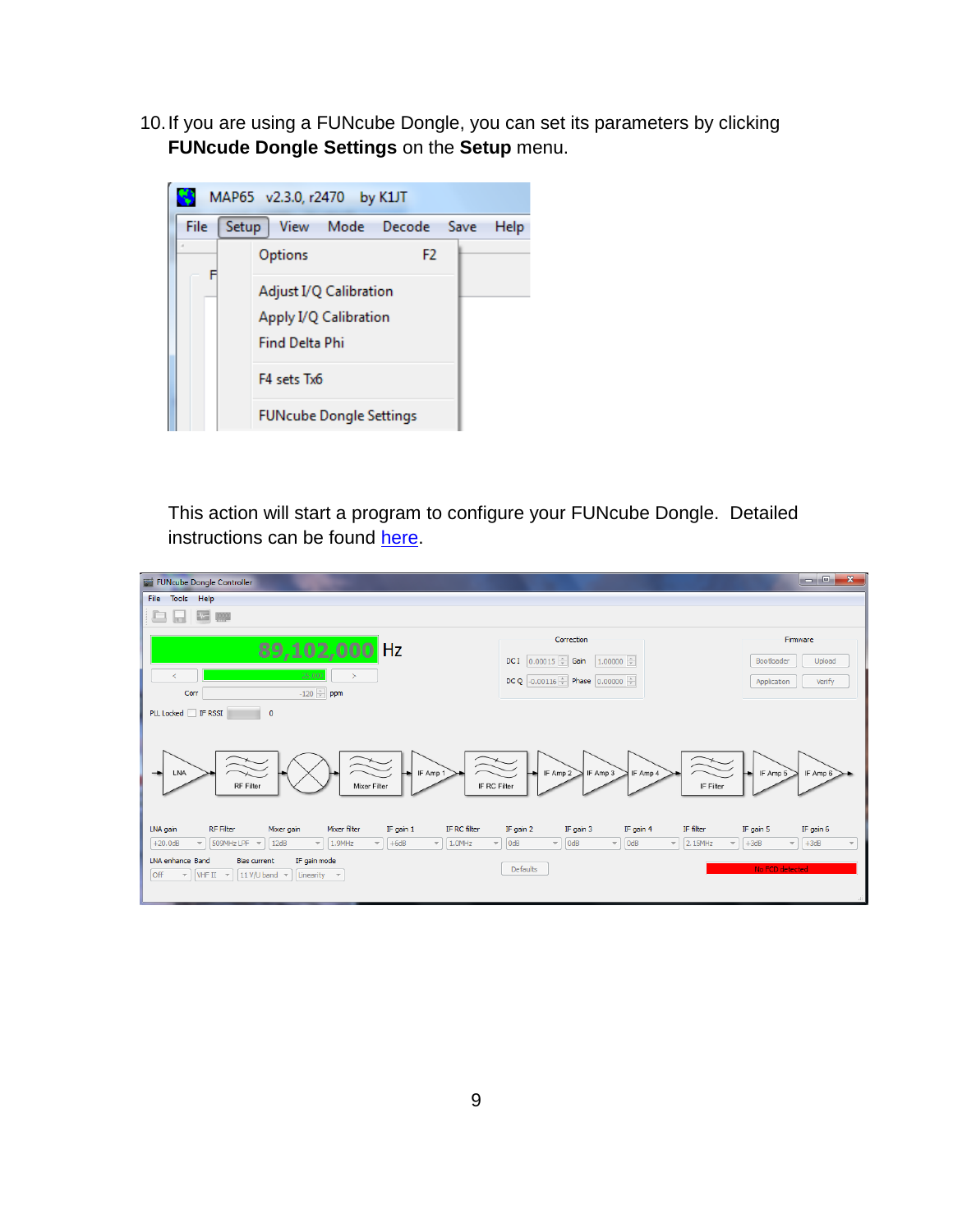11.On the **Mode** menu, select JT65 sub-mode A, B, or C. By convention JT65A is generally used for EME on 50 MHz, JT65B on 144 and 432 MHz, and JT65C at 1296 MHz and above.



12.Position the five main windows of MAP65 as you wish, possibly resizing some of them as desired. As an example, my typical screen setup looks something like the picture below. In an EME contest you will probably want to widen the Band Map window to display callsigns in two columns.



13.If you will be using *Linrad* or *SDR-Radio*, start that program and be sure it is configured to send data packets to *MAP65* on the port selected in step 7. You want the "timf2" data packets from *Linrad*. When everything is working properly the vertical thermometer bars (at lower left of the main window) should show signal levels around 20–30 dB. In a single-polarization system, only the left bar will be active. Click the **Auto Zero** button at the bottom of the waterfall window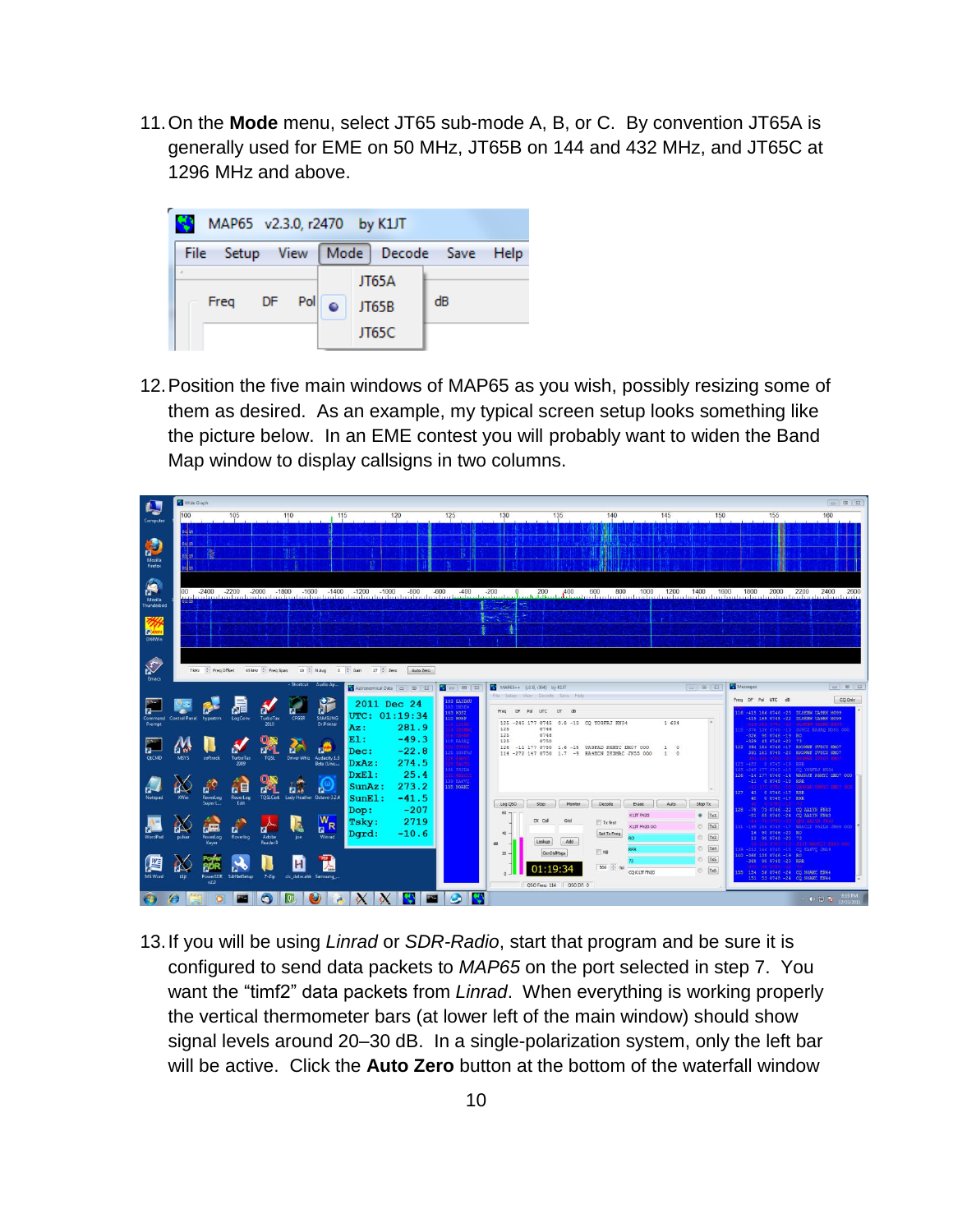to adjust the zero level for its display. If you are using direct soundcard input or a FUNcube Dongle, enter the center frequency (for example, 144.125) at bottom right of the Waterfall and check the box labeled **Force Center Freq (MHz)**. This is the frequency converted by your receiver hardware to zero frequency in the baseband data stream. If you are using the IQ+ receiver, click **Set Rx Freq** to program the receiver's Si570 synthesizer to the correct frequency.

- 14.Adjust the spinners labeled **Freq Span** and **Freq Offset** for the most pleasing display of the desired portion of the band. For normal EME activity on the 2m band you will probably want to display a range something like 144.100 to 144.160 (displayed on the waterfall scale as 100 to 160). On 432 or 1296 MHz, an appropriate range is something like 0 to 90 (i.e., 432.000 to 432.090, etc.).
- 15. Check the box labeled **NB** to activate the noise blanker. With *MAP65* running in Monitor mode, adjust the blanking level by moving the horizontal slider. The percentage of blanked samples is displayed as the last number in the status-bar box labeled **Rx noise**. A good setting is somewhere around 1 – 5 % under quiescent conditions.

### <span id="page-10-0"></span>**Decoding Tutorial**

The best way to become familiar with *MAP65* is to play with some recorded data files. The program's wideband capability means that its recorded data files are large — about 20 MB per minute for single-polarization data, 40 MB for dual polarization. Compressed versions of one such file with dual-polarization data are available at [http://physics.princeton.edu/pulsar/K1JT/061111\\_0746.tf2.zip](http://physics.princeton.edu/pulsar/K1JT/061111_0746.tf2.zip) (for Windows, 25.3 MB compressed) and [http://physics.princeton.edu/pulsar/K1JT/061111\\_0746.tf2.bz2](http://physics.princeton.edu/pulsar/K1JT/061111_0746.tf2.bz2) (for Linux, 20.7 MB compressed). Download and decompress one of these files to produce a file named 061111\_0746.tf2.

Start *MAP65*. On the **Setup | Options** screen, check **Xpol** and **+** and set **Dphi** = –50 so your settings will be consistent with those of the system that made the example recording. On the Wide Graph window, set **Freq Span** = 60 kHz, **N Avg** = 10, and **Zero** = 26. Check **NB** on the main window to turn on the noise blanker. Select **File | Open**, navigate to the directory to which you extracted the file 061111\_0746.tf2, and open it.

In a short time (perhaps 5-20 s, depending on the speed of your computer) the text reproduced below should appear in the Messages window. *MAP65* decodes EME transmissions from 16 different stations in this one-minute interval. W3SZ is detected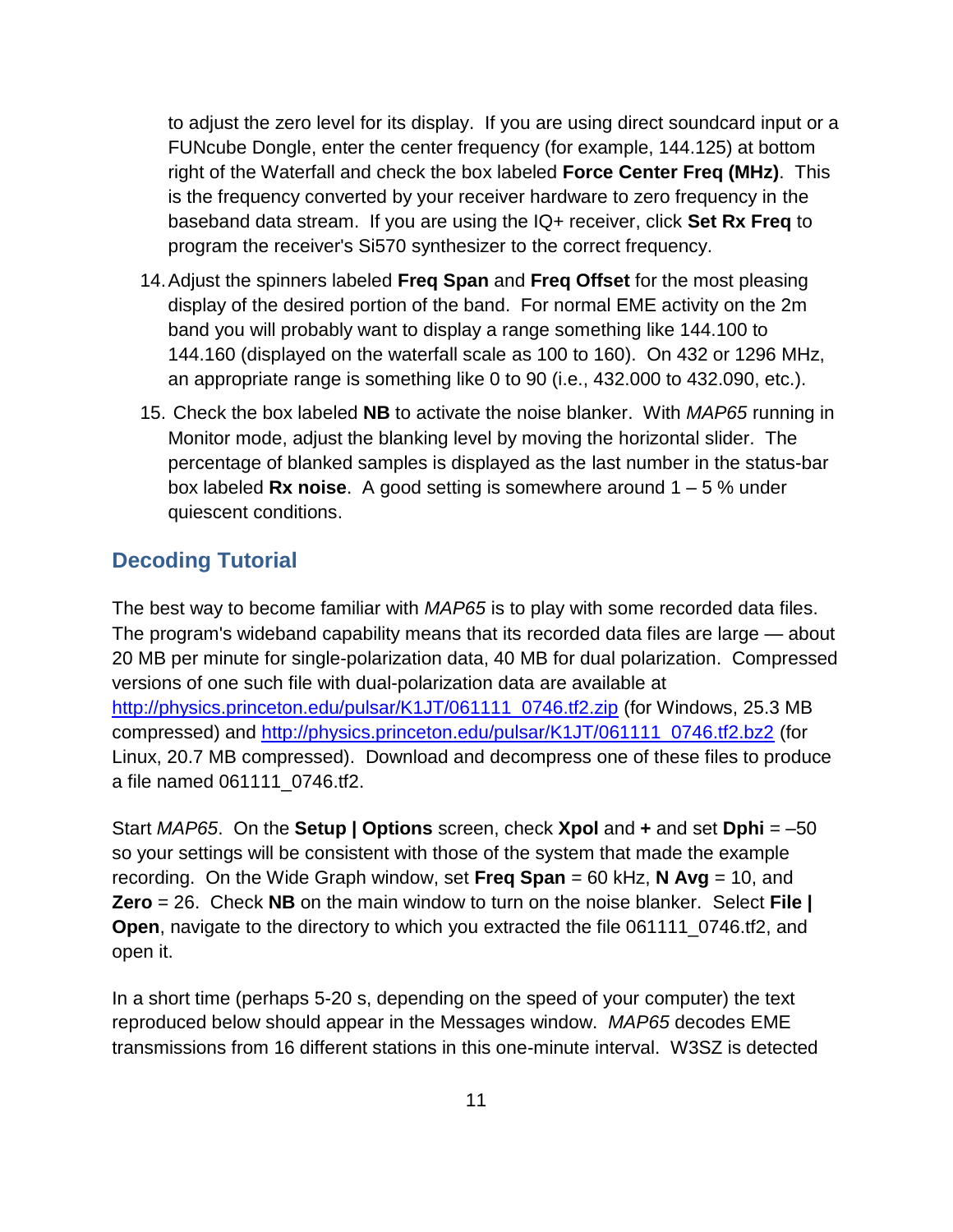and decoded twice: his tropospheric signal at DF=360 Hz and EME signal at DF=471 Hz overlap in frequency as well as time, but *MAP65* decodes them correctly anyway.

| Freq | DF          | Pol      | <b>UTC</b>     | dB   |                       |                |
|------|-------------|----------|----------------|------|-----------------------|----------------|
| 101  | 113         | $\Omega$ | $0746 - 19$    |      | <b>RRR</b>            |                |
| 103  | 155         |          | $1350746 - 13$ |      | R <sub>O</sub>        |                |
|      | 360         |          | 152 0746       | $-5$ | DK5EW W3SZ FN20       | Н              |
|      | 471         | 58       | $0746 - 21$    |      | DK5EW W3SZ FN20       | $\overline{V}$ |
| 110  | 321         |          | 56 0746 -18    |      | LX/PA3FPO WOHP        |                |
|      | 485         |          | $1350746 - 14$ |      | 73                    |                |
| 111  | $-17$       | 90       | $0746 - 17$    |      | <b>RRR</b>            |                |
| 114  | 367         |          | 135 0746       | $-6$ | 73                    |                |
| 116  | 218         |          | 167 0746 -23   |      | DL8EBW UA9HK MO99     | Н              |
| 118  | 307         | 90       | $0746 - 19$    |      | R0                    |                |
|      | 123 21      |          | 159 0746 -17   |      | RK3WWF SV8CS KM07     | V              |
|      | $127 - 381$ |          | $1740746 - 14$ |      | WA8RJF K6MYC DM07 000 | Н              |
|      | $128 - 327$ | 135      | $0746 - 11$    |      | <b>RRR</b>            |                |
|      | $129 - 448$ | 67       | $0746 - 21$    |      | CO AA1YN FN43         | V              |
|      | $132 - 357$ | 90       | $0746 - 17$    |      | R0                    |                |
| 140  | 262         | 90       | $0746 - 20$    |      | R0                    |                |
|      | $156 - 216$ |          | 54 0746 -23    |      | CO NOAKC EN44         | Н              |

*MAP65* does a quick decode at the selected QSO frequency before processing the wideband data. At program startup the QSO frequency defaults to the center of the displayed region, in this case 144.125 MHz. Nobody was transmitting an EME signal at 144.125 at 0746 UTC on November 11, 2007, so in the main text window you should see a single line indicating that no JT65 signal was found at the selected QSO frequency at 0746:

125 0746

Quick decodes can be done at other frequencies by clicking on the desired frequency in the waterfall and then on **Decode**, or simply double-clicking on the desired frequency. Either action resets the QSO frequency and then invokes the quick decoder. Note that you can click to select a signal on either the upper (wideband) or lower (zoomed) waterfall.

Double-click on the upper waterfall at each of the frequencies 101, 103, 110, 111, 114, 116, 118, 123, 127, 128, 129, 132, 140, and 156. Your main text window should now look something like the following: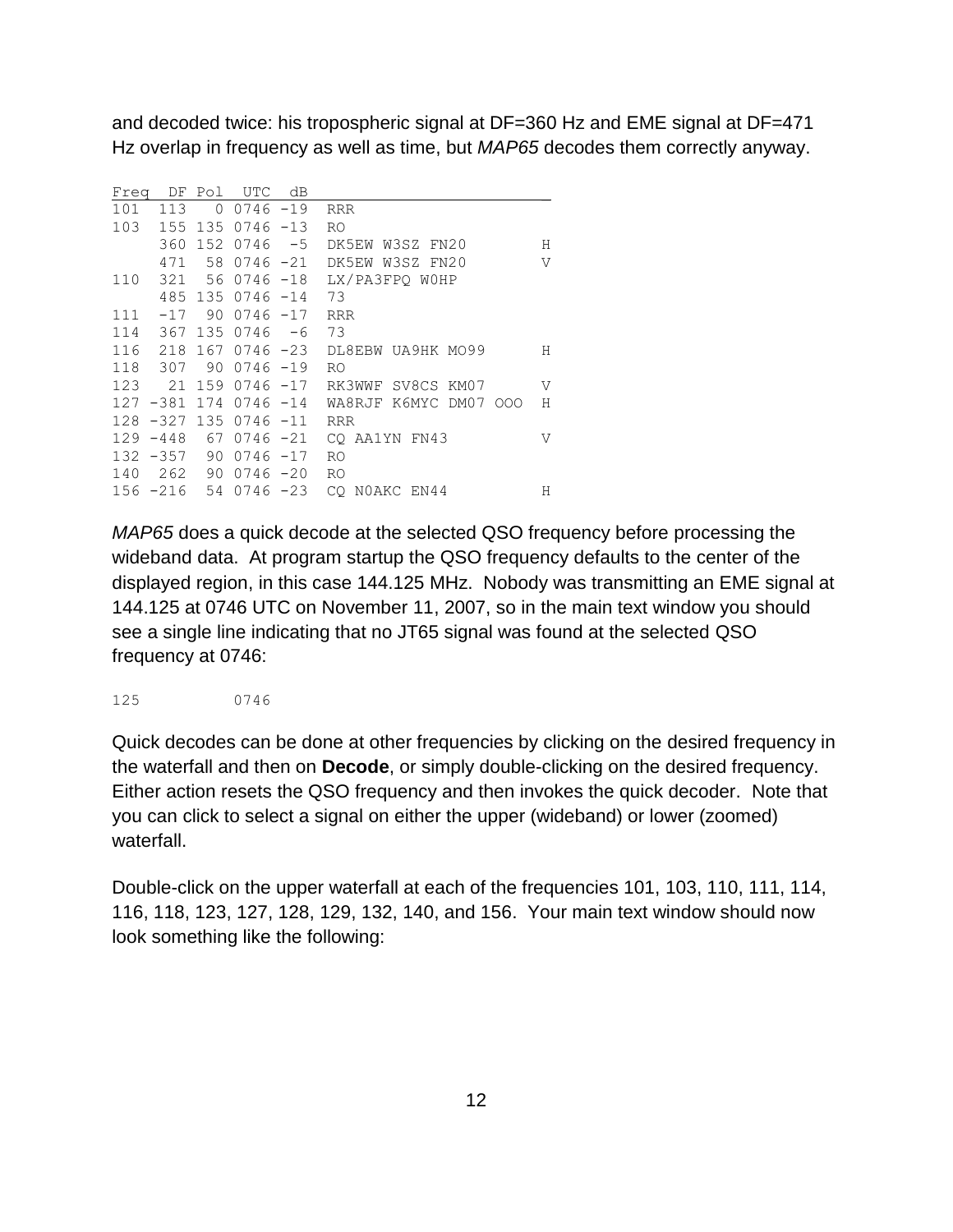| Freq |             | DF Pol | UTC               | DT         | dB |                       |              |             |             |   |
|------|-------------|--------|-------------------|------------|----|-----------------------|--------------|-------------|-------------|---|
| 125  |             |        | 0746              |            |    |                       |              |             |             |   |
| 101  | 113         |        | 0 0 7 4 6         | $2.3 - 19$ |    | RRR                   | 0            | 0           | $\Omega$    |   |
| 103  |             |        | 155 135 0746      | $1.9 - 13$ |    | R0                    | $\Omega$     | 0           | 0           |   |
| 103  | 360         |        | 152 0746          | $0.3 - 5$  |    | DK5EW W3SZ FN20       | $\mathbf{1}$ | $\circ$     | 152 H       |   |
| 103  | 471         |        | 58 0746           | $2.8 - 21$ |    | DK5EW W3SZ FN20       | $\mathbf{1}$ | 0           | 58 V        |   |
| 110  | 321         |        | 56 0746           | $2.9 - 18$ |    | LX/PA3FPO WOHP        | $\mathbf{1}$ | 0           | 0           |   |
| 110  |             |        | 485 135 0746      | $1.9 - 14$ |    | 73                    | $\Omega$     | $\Omega$    | 0           |   |
| 111  | $-17$       |        | 90 0746           | $2.3 - 17$ |    | <b>RRR</b>            | $\Omega$     | $\Omega$    | $\Omega$    |   |
| 114  |             |        | 367 135 0746      | $1.9 - 6$  |    | 73                    | $\Omega$     | $\circ$     | 0           |   |
| 116  | 218         |        | 167 0746          | $1.8 - 23$ |    | DL8EBW UA9HK MO99     | $\mathbf{1}$ | $\circ$     | 24 H        |   |
| 118  | 307         |        | 90 0746           | $2.3 - 19$ |    | R0                    | $\Omega$     | $\circ$     | $\circ$     |   |
| 123  |             |        | 21 159 0746       | $2.9 - 17$ |    | RK3WWF SV8CS KM07     | 1            | $\circ$     | 86 V        |   |
|      |             |        | 127 -381 174 0746 | $2.4 - 14$ |    | WA8RJF K6MYC DM07 000 | $\mathbf{1}$ | $\circ$     | 147 H       |   |
|      |             |        | 128 -327 135 0746 | $1.9 - 11$ |    | <b>RRR</b>            | $\Omega$     | $\circ$     | $\mathbf 0$ |   |
|      | $129 - 448$ |        | 67 0746           | $2.8 - 21$ |    | CO AA1YN FN43         |              | $\circ$     | 61 V        |   |
|      | $132 - 357$ |        | 90 0746           | $2.1 - 17$ |    | RO.                   | $\Omega$     | $\circ$     | 0           |   |
| 140  | 262         |        | 90 0746           | $2.3 - 20$ |    | R0                    | $\Omega$     | $\circ$     | $\circ$     |   |
|      | 156 -216    |        | 54 0746           | $3.4 - 23$ |    | CO NOAKC EN44         | $\mathbf 1$  | $\mathbf 0$ | 40          | H |

You might be interested to see specific examples of the difference between singlepolarization and dual-polarization reception. A single-polarization version of the example data file can be downloaded from the following link:

[http://physics.princeton.edu/pulsar/K1JT/061111\\_0746.iq.zip.](http://physics.princeton.edu/pulsar/K1JT/061111_0746.iq.zip) Download and decompress this file to produce a file named 061111\_0746.iq. It contains exactly the same data as the dual-polarization file 061111\_0746.tf2 for horizontal polarization, but data from the vertical receiver has been removed. Hit the **F2** key to open the **Options** window, and uncheck the **Xpol** box. Select **Erase Band Map and Messages** on the File menu, to clear those windows; then select **File | Open**, navigate to the directory where you extracted the file 061111\_0746.iq, and open it. After a few seconds the following text should appear in the Messages window:

|             | Freq DF Pol UTC dB     |                              |
|-------------|------------------------|------------------------------|
|             | 103 155 0 0746 -14     | RO.                          |
|             | $354$ 0 0746 -6        | DK5EW W3SZ FN20              |
|             | $110$ 324 0 0746 -22   | LX/PA3FPQ WOHP               |
|             | $485 \t 0 \t 0746 -14$ | 73                           |
| 114 367     | $0.0746 - 7$           | 73                           |
| 116 218     | $0.0746 - 23$          | DL8EBW UA9HK MO99            |
| 123 21      |                        | 0 0746 -17 RK3WWF SV8CS KM07 |
| $127 - 381$ | 0 0746 -14             | WA8RJF K6MYC DM07 000        |
| $128 - 327$ | 0 0746 -16             | <b>RRR</b>                   |
|             | $132 - 357$ 0 0746 -21 | RO.                          |
| $156 - 216$ | 0 0746 -25             | CO NOAKC EN44                |

Now only 10 EME transmissions are copied, compared with the 16 that were copied with adaptive polarization. (The transmission copied here from W3SZ is his terrestrial signal, not the EME signal.) This example is typical, but certainly not extreme. On 144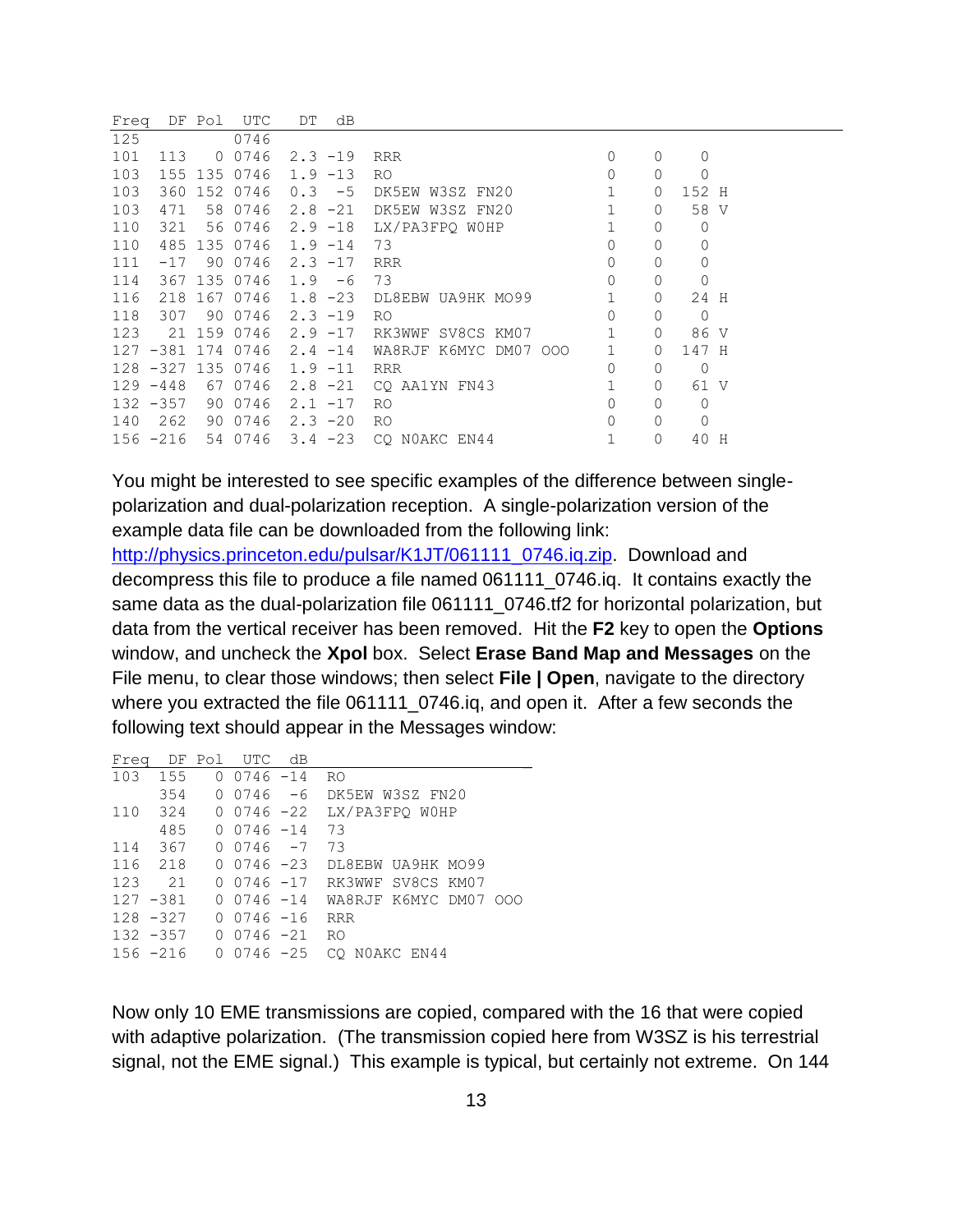and 432 MHz, a receiver with adaptive polarization capability can double the number of EME signals copiable at any particular time. For signal levels close to the decoding threshold, the ratio is even higher.

If you are an experienced user of *WSJT* and its JT65 mode, you should now know enough to use *MAP65* effectively. If you don't have such experience, be sure to read Appendix B of this manual and the following documents:

[http://physics.princeton.edu/pulsar/K1JT/WSJT\\_User\\_600.pdf](http://physics.princeton.edu/pulsar/K1JT/WSJT_User_600.pdf)

[http://physics.princeton.edu/pulsar/K1JT/WSJT\\_9.0\\_Supplement.pdf](http://physics.princeton.edu/pulsar/K1JT/WSJT_9.0_Supplement.pdf)

<http://physics.princeton.edu/pulsar/K1JT/JT65.pdf>

# <span id="page-13-0"></span>**Additional Features and Options**

**File:** The File menu provides access to previously recorded wideband data. Functions are also provided for deleting all \*.tf2 and \*.iq files in the Save sub-directory, erasing the Band Map and Messages windows, and erasing the log files map65\_rx.log and map65\_tx.log.

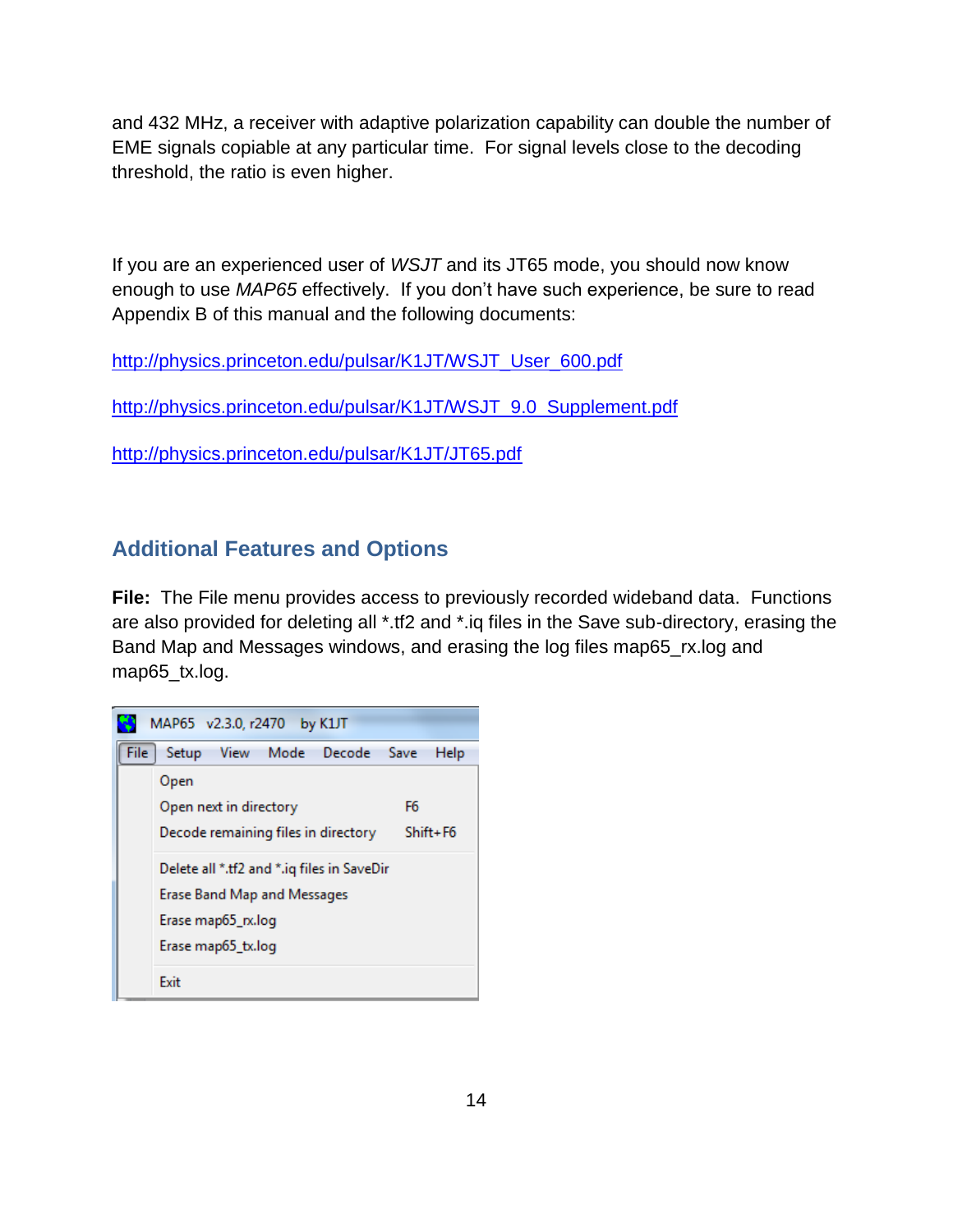**Setup:** The Setup menu offers a number of functions in addition to those already described.



On the **Colors** tab of the **Setup | Options** screen (screen shot on next page) you can select any desired scheme for background and foreground colors in the Band Map and Messages windows. Colors are specified in RGB (red, green, blue) format, on a scale of 0 (dark) to 255 (brightest) for each color. Experiment with these settings for best visibility and contrast in the rectangular color patches at right.

| Setup                                           |              |   |                         |        |                         |   | P<br>$\mathbf{x}$ |  |  |  |  |
|-------------------------------------------------|--------------|---|-------------------------|--------|-------------------------|---|-------------------|--|--|--|--|
| Station                                         | I/O Devices  |   | Si570                   | Colors |                         |   |                   |  |  |  |  |
| Choose colors for Band Map and Messages Windows |              |   |                         |        |                         |   |                   |  |  |  |  |
|                                                 | Red          |   | Green                   |        | Blue                    |   |                   |  |  |  |  |
| Background                                      | 0            | ÷ | $\overline{\mathbf{0}}$ | ÷      | 100                     | ÷ |                   |  |  |  |  |
| <b>Newest</b>                                   | 255          | ÷ | $\mathbf{0}$            | ÷      | 0                       | ÷ | кілвс             |  |  |  |  |
| 2nd                                             | 255          | ÷ | 255                     | ÷      | $\overline{\mathbf{0}}$ | ÷ | K1ABC             |  |  |  |  |
| 3rd                                             | 150          | ÷ | 150                     | ÷      | 150                     | ÷ | K1ABC             |  |  |  |  |
| Oldest                                          | 100          | ÷ | 100                     | ÷      | 100                     | ÷ | K1ABC             |  |  |  |  |
|                                                 |              |   | Color Selector          |        |                         |   |                   |  |  |  |  |
|                                                 | OK<br>Cancel |   |                         |        |                         |   |                   |  |  |  |  |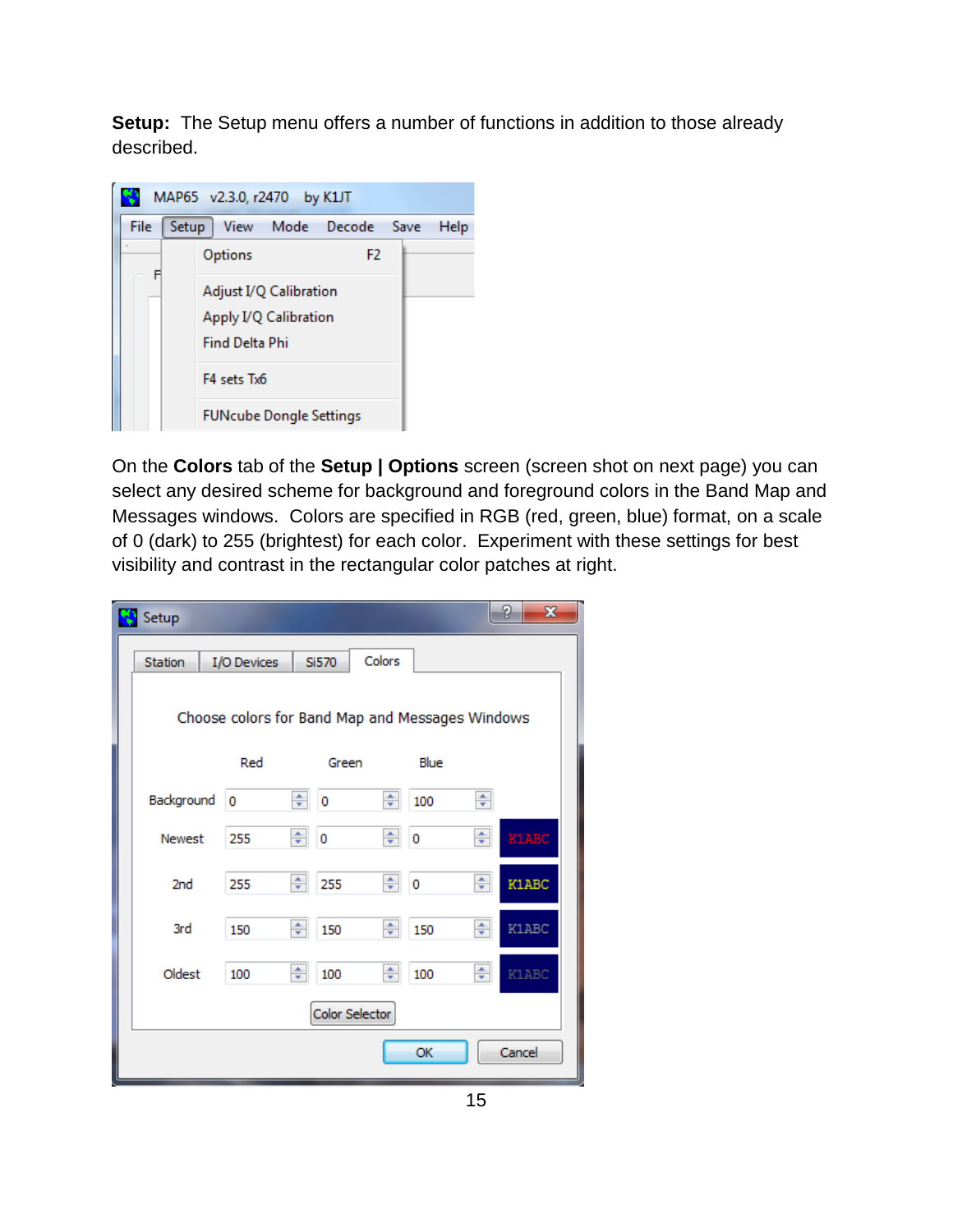**Setup | Adjust I/Q Calibration:** When *MAP65* acquires input directly (i.e., without using *Linrad* or *SDR-Radio* as an intermediary) you may need to apply amplitude and phase calibrations to achieve adequate opposite-sideband rejection. To accomplish this task, have *MAP65* running in the usual way. Check **2D Spectrum** on the Wide Graph window, which causes the lower (zoomed) waterfall to be replaced by a spectral plot. Reduce the value of **N Avg** to 2, and introduce an unmodulated test signal strong enough to produce a narrow spike 2-3 cm high in the spectral plot. Click on this spike, thus marking it with a green tick on the upper and lower frequency scales. A red tick will appear at the image frequency, an equal distance on the other side of the zerofrequency bump. You will probably see a signal at the image frequency, perhaps something like 35 dB down from the main signal (roughly 1/3 its height). Select **Adjust I/Q Calibration** on the **Setup** menu. In a few seconds a message will appear in the decoded text window showing the relative amplitudes and phase errors (in radians) of the I and Q channels. Finally, check **Apply I/Q Calibration** on the **Setup** menu. The image signal should disappear, attenuated by at least 60–70 dB relative to the test signal.

**Setup | Find Delta Phi:** A dual-polarization system will ideally have matched phaseshift and delay in the X- and Y-channel hardware, including amplifiers, conversion stages, and feed lines. This condition is seldom the case in practice, but it's easy to compensate by means of a software calibration. Find a reasonably strong EME signal with roughly the same strength in the X and Y channels. (If your antenna is mounted in the "**+**" configuration, with horizontal and vertical elements, such a signal will have polarization angle around 45ºor 135º.) Activate Deep Search decoding (see the **Decode** menu, below) and double-click on this signal in the waterfall, making sure that a normal (not shorthand) message is decoded properly with both the Koetter-Vardy and Deep Search algorithms. Select **Find Delta Phi** on the **Setup** menu, and *MAP65* will then find the best-fit value of phase shift, **Dphi**. It's best to repeat this procedure with several signals, making sure you get results that are consistent to within  $\pm 20$  degrees or better. Enter the average value of **Dphi** on the **Station** tab of the **Setup | Options** screen.

**View:** The View menu lets you redisplay any of the secondary program windows, in case you have deleted them, and allows you to choose different color palettes for the waterfalls.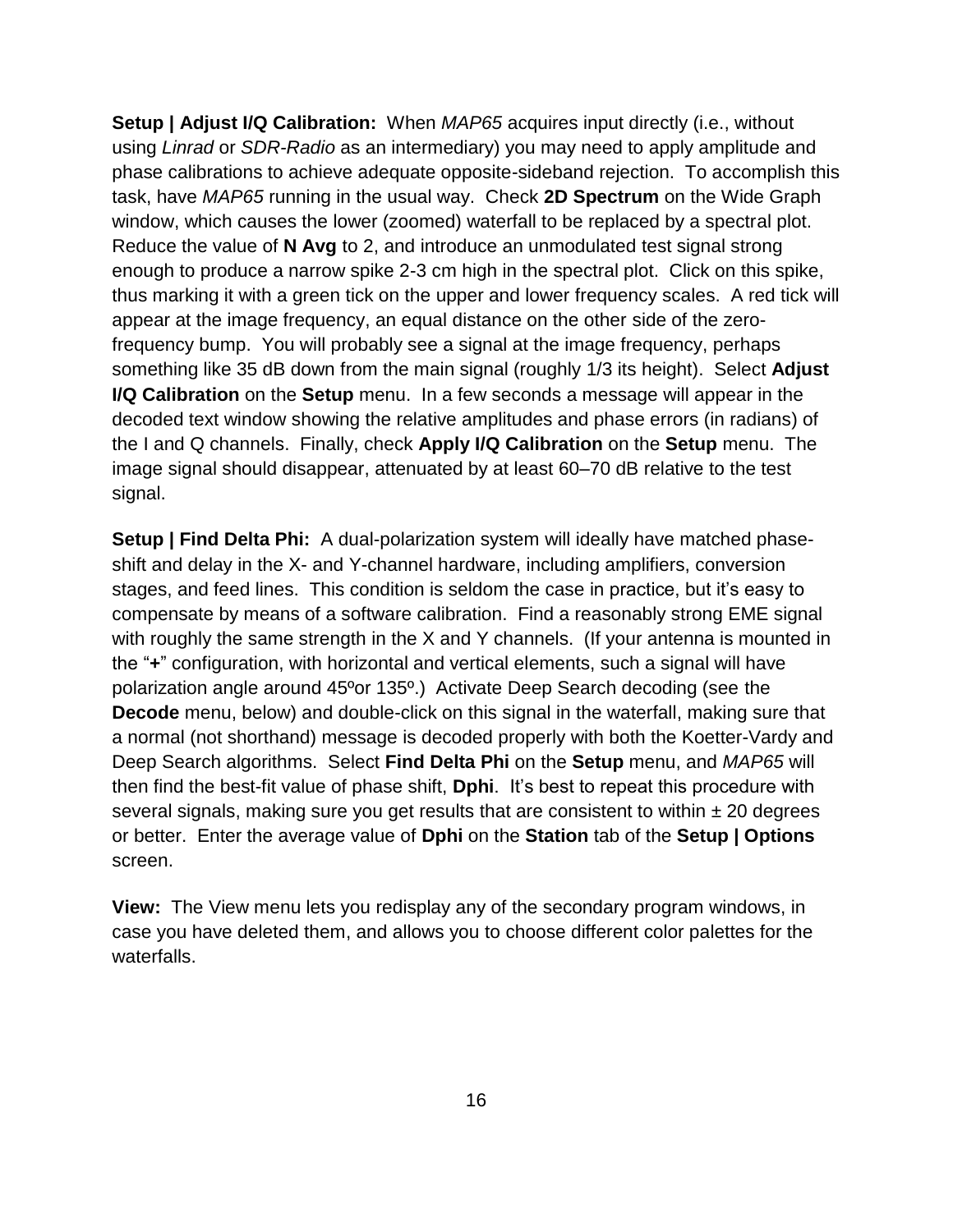|                  | MAP65 v2.3.0, r2470 by K1JT                                              |                                                 |
|------------------|--------------------------------------------------------------------------|-------------------------------------------------|
| File<br>Setup    | Mode Decode Save<br><b>View</b>                                          | Help                                            |
| $\alpha$<br>Freq | Shift+F10<br>Astro Data<br><b>Band Map</b><br>Messages<br>Wide Waterfall |                                                 |
|                  | Waterfall palette<br>▶                                                   | Linrad<br>CuteSDR<br>٠<br><b>AFMHot</b><br>Blue |

**Decode:** The Decode menu provides controls that adjust behavior of the JT65 decoder.



**Save:** Choose **Save All** on this menu to record wideband data for future use. (Remember that the data rate is about 20 MB/minute for a single-polarization system and 40 MB/minute for dual-polarization!)

| м | MAP65 v2.3.0, r2470 by K1JT |  |            |                                       |                  |
|---|-----------------------------|--|------------|---------------------------------------|------------------|
|   |                             |  |            | File Setup View Mode Decode Save Help |                  |
|   | Frea                        |  | DF Pol UTC | DT                                    | None<br>Save all |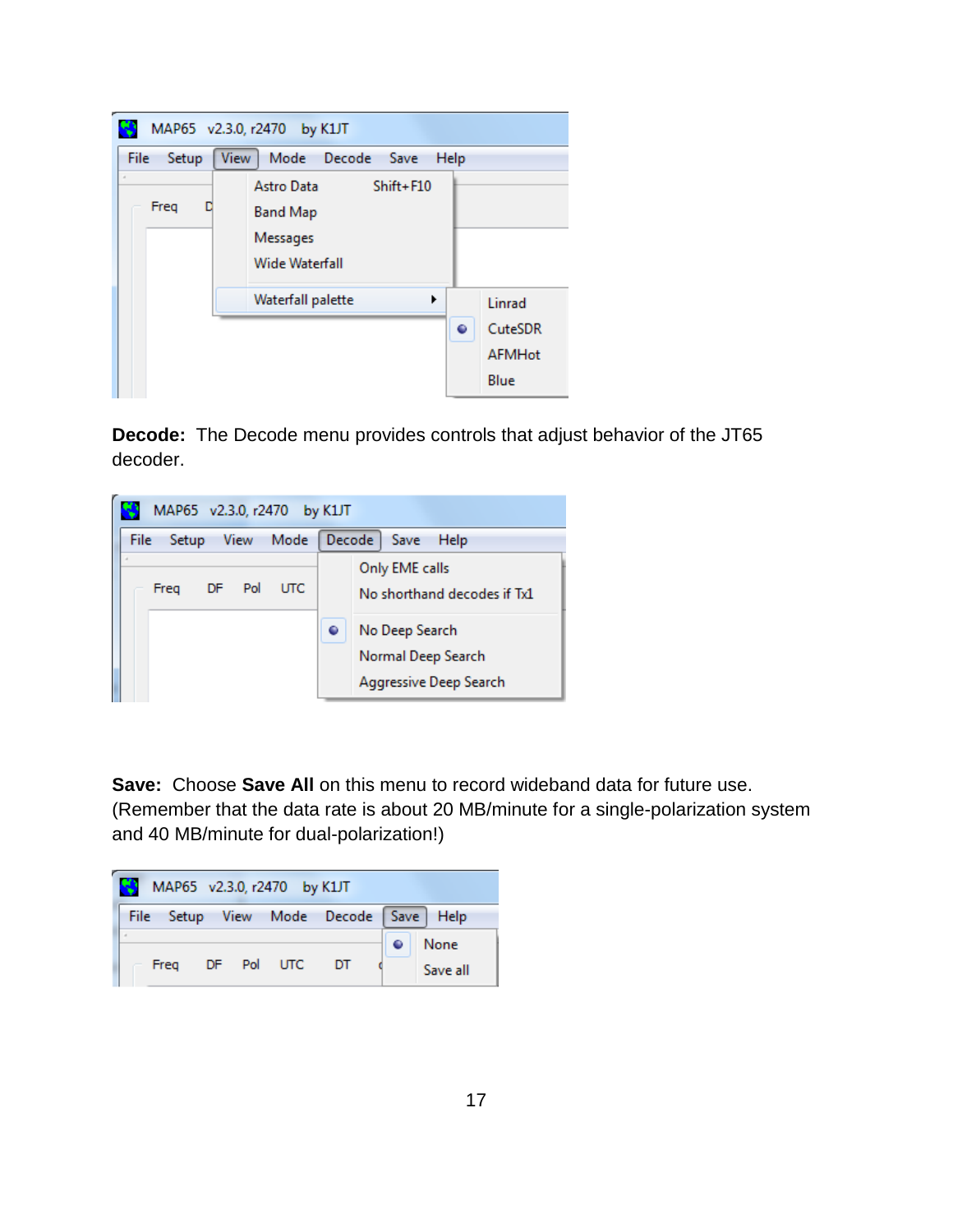**Help:** Choose **Online User's Guide** or hit **F1** to display the *MAP65 User's Guide* (the document you are now reading) in your browser. Choose **About MAP65** or hit **CTRL-F1** to see a brief message about MAP65 and its copyright information. The remaining items on this menu have yet to be implemented.

| MAP65 v2.3.0, r2470 by K1JT                             |                                                                                                                                                   |
|---------------------------------------------------------|---------------------------------------------------------------------------------------------------------------------------------------------------|
| File<br>Mode Decode Save<br><b>View</b><br><b>Setup</b> | Help                                                                                                                                              |
| DF Pol UTC DT dB<br>Freq                                | Online User's Guide<br>F1<br>Keyboard shortcuts<br>Special mouse commands<br>Available suffixes and add-on-prefixes<br>About MAP65<br>$Ctrl + F1$ |

**Astronomical Data:** This window displays the current UTC date and time, the azimuth and elevation of the moon and sun at your location (and of the moon at the DX station's location), the EME Doppler shift of your own echo and of the DX station, declination of the moon, sky background temperature in direction of the moon, worst-case nonreciprocity of the EME path in dB, and the approximate path degradation from ideal EME conditions. You may select a desired font size for this window on the **Setup | Options | Station** tab.

| 2012 Aug 08   |         |
|---------------|---------|
| UTC: 12:38:43 |         |
| Az :          | 248.1   |
| E1:           | 44.1    |
| MyDop:        | -244    |
| DxAz:         | 315.8   |
| DxEl:         | $-24.3$ |
| DxDop:        | -240    |
| Dec:          | 14.3    |
| SunAz:        | 92.6    |
| SumE1:        | 28.1    |
| Tsky:         | 351     |
| MNR:          | 1.0     |
| Dqrd:         | -4.0    |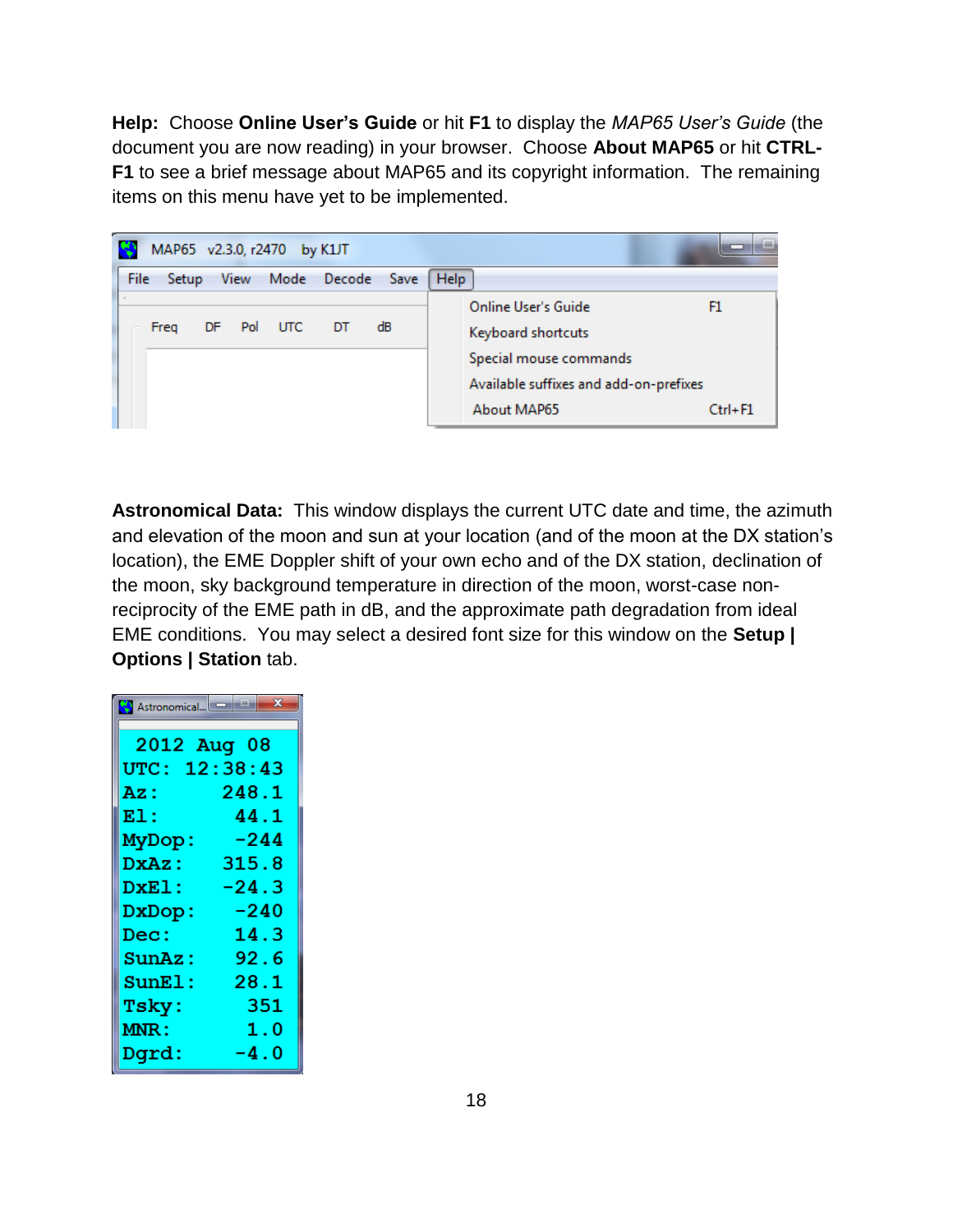## <span id="page-18-0"></span>**Appendix A: Installed and Generated Files**

After installing *MAP65* as described in steps 1–3 on page 5, the following files will be present in the installation directory:

| afmhot.dat       | Data for AFMHot palette                    |
|------------------|--------------------------------------------|
| blue.dat         | Data for Blue palette                      |
| CALL3.TXT        | Callsign database                          |
| fftwf-wisdom.exe | Program for FFT optimizations              |
| fftwf wisdom.dat | Results of running fftwf-wisdom.exe        |
| kvasd.exe        | Koetter-Vardy decoder                      |
| m65.exe          | Slave program, controls all decoding steps |
| map65.exe        | Master MAP65 program                       |
| qthid.exe        | Slave program for configuring FUNcube      |
| save             | Directory for saved files of wideband data |
| unins000.dat     | Data for uninstall utility                 |
| unins000.exe     | Default uninstall program                  |
| wisdom1.bat      | Batch file to run short FFT optimizations  |
| wisdom2.bat      | Batch file to run long FFT optimizations   |
| wsjt.ico         | WSJT icon                                  |

In addition, the following \*.dll support files will have been installed in your system directory, typically C:\Windows\System32 on a Windows system:

```
libfftw3f-3.dll
libgcc_s_dw2-1.dll
libstdc++-6.dll
libusb0.dll
mingwm10.dll
palir-02.dll
QtCore4.dll
QtGui4.dll
QtNetwork4.dll
QtSvg4.dll
qwt.dll
```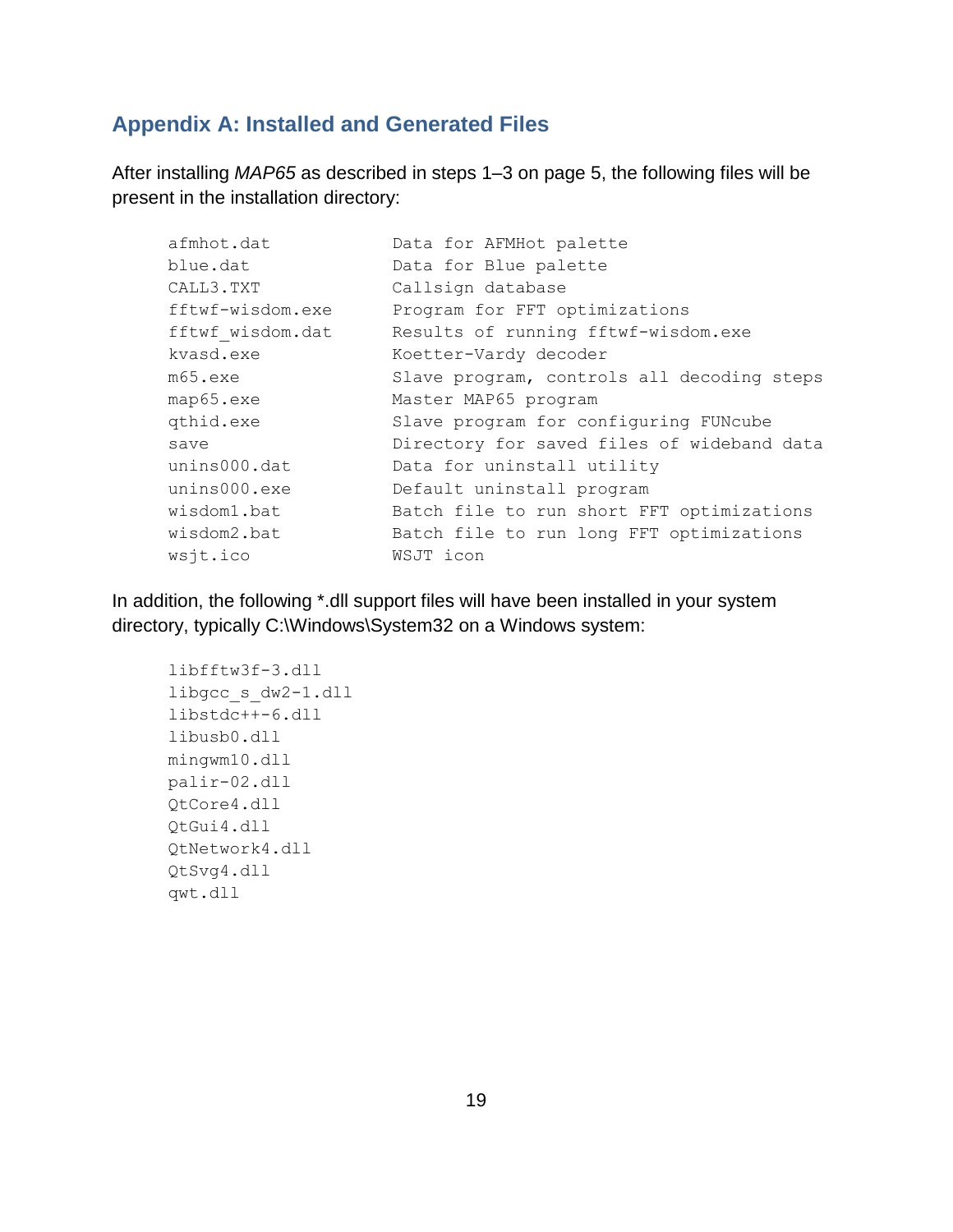You might be curious about additional files that appear in the *MAP65* installation directory after using the program for a while. These include:

| kvasd.dat    | Data for the Koetter-Vardy decoder         |
|--------------|--------------------------------------------|
| livecq.txt   | Information for web-based "LiveCQ" display |
| map65.ini    | Saved configuration parameters             |
| map65.log    | Log file for decoder diagnostics, etc.     |
| map65 rx.log | Log of all decoded messages                |
| map65 tx.log | Log of all transmitted messages            |
| prefixes.txt | List of available add-on DXCC prefixes     |
| timer.out    | Profile showing times in decoder routines  |
| tmp26.txt    | Intermediate file used by decoder          |

#### <span id="page-19-0"></span>**Appendix B: The JT65 Protocol**

A detailed description of the JT65 protocol was published in QEX for September-October, 2005 (see [http://physics.princeton.edu/pulsar/K1JT/JT65.pdf\)](http://physics.princeton.edu/pulsar/K1JT/JT65.pdf). Briefly stated, JT65 uses 60 s T/R sequences and carefully structured messages. Standard messages are compressed so that two callsigns and a grid locator can be transmitted with just 71 bits. A 72<sup>nd</sup> bit serves as a flag to indicate that the message consists of arbitrary text (up to 13 characters) instead of callsigns and a grid locator. Special formats allow other information such as callsign prefixes (e.g., ZA/PA2CHR) or numerical signal reports (in dB) to be substituted for the grid locator. The aim of source encoding is to compress the common messages used for EME QSOs into a minimum fixed number of bits. After compression, a Reed Solomon (63,12) error-correcting code converts 72-bit user messages into sequences of 63 six-bit channel symbols.

JT65 requires tight synchronization of time and frequency between transmitter and receiver. Each transmission is divided into 126 contiguous time intervals or symbols, each of length  $4096/11025 = 0.372$  s. Within each interval the waveform is a constantamplitude sinusoid at one of 65 pre-defined frequencies, and frequency changes between intervals are accomplished in a phase-continuous manner. Half of the channel symbols are devoted to a pseudo-random synchronizing vector interleaved with the encoded information symbols. The sync vector allows calibration of relative time and frequency offsets between transmitter and receiver.

A transmission nominally begins at *t* = 1 s after the start of a UTC minute and finishes at  $t = 47.8$  s. The synchronizing tone is at  $11025*472/4096 = 1270.5$  Hz, and is normally sent in each interval having a "1" in the following pseudo-random sequence: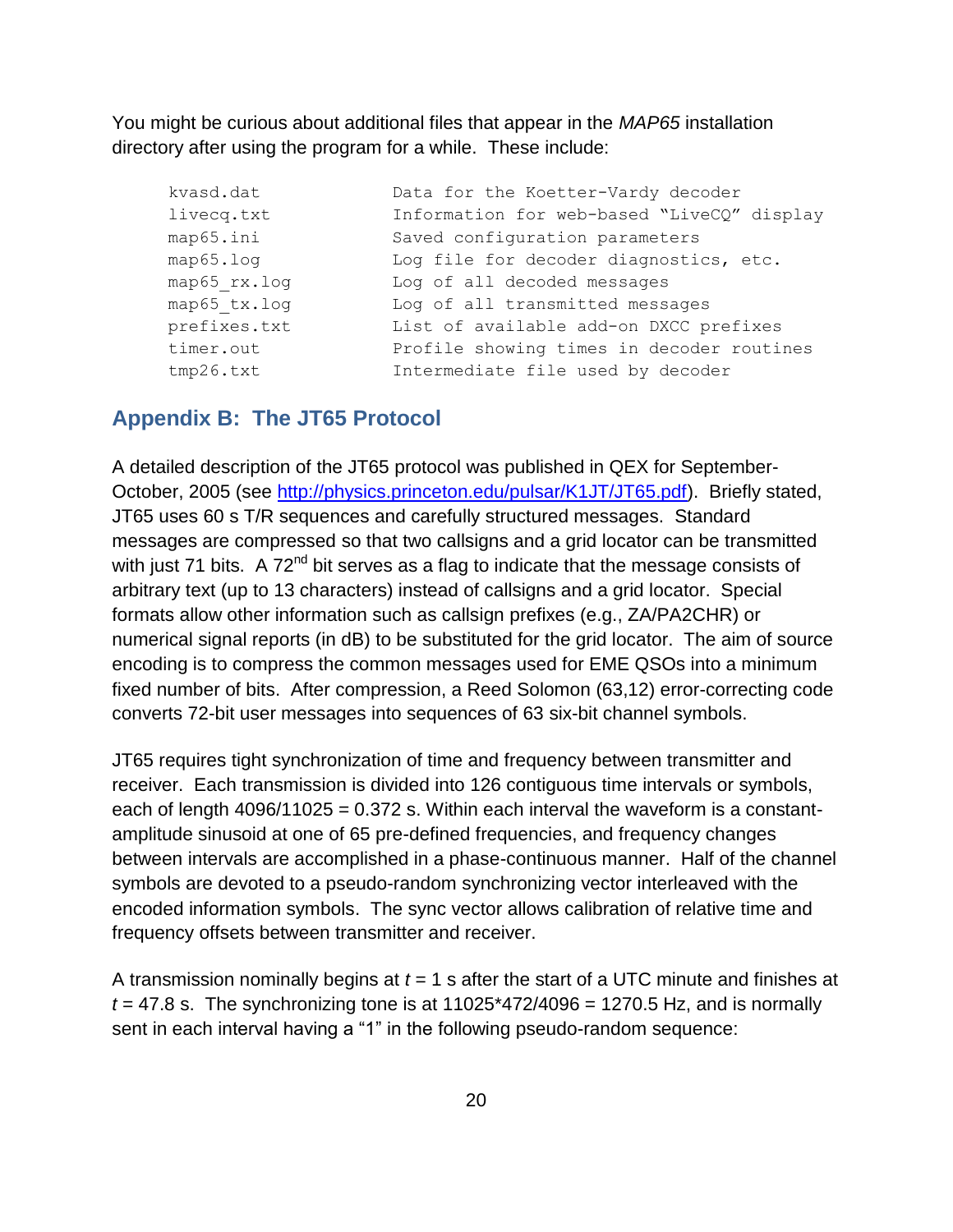### 100110001111110101000101100100011100111101101111000110101011001 101010100100000011000000011010010110101010011001001000011111111

Encoded user information is transmitted during the 63 intervals not used for the sync tone. Each channel symbol generates a tone at frequency 1275.8 + 2.6917 *Nm* Hz, where *N* is the value of the six-bit symbol,  $0 \le N \le 63$ , and *m* is 1, 2, or 4 for JT65 submodes A, B, or C. The signal report "OOO" is conveyed by reversing sync and data positions in the transmitted sequence. Shorthand messages dispense with the sync vector and use intervals of 1.486 s (16,384 samples) for the alternating tones. The lower frequency is always 1270.5 Hz, the same as that of the sync tone, and the frequency separation is 26.92 *nm* Hz with *n* = 2, 3, 4 for the messages RO, RRR, and 73.

## <span id="page-20-0"></span>**Appendix C: Astronomical Calculations**

*MAP65* carries out a number of astronomical calculations to provide tracking data for the sun and moon, Doppler shifts for EME signals, sky background temperatures, etc. You may find it useful to know something about the nature and accuracy of these calculations.

The state of the art for establishing three-dimensional locations of the sun, moon, and planets at a specified time is embodied in a numerical model of the solar system maintained at the Jet Propulsion Laboratory. The model has been numerically integrated to produce tabular data that can be interpolated with very high accuracy. For example, the celestial coordinates of the moon or a planet can be determined at a specified time to within about 0.0000003 degrees. Although the ephemeris tables and interpolation routines could easily be incorporated into *MAP65*, the accuracy provided would be overkill for our desired purposes. Instead, *MAP65* uses closed-form calculations based on a limited number of harmonic terms fit to the high-accuracy data.

The precise algorithms used for solar and lunar positions were developed by Van Flandern and Pulkkinen (*Astrophysical Journal Supplement Series,* 44, 391–411, 1979). Series expansions from this paper yield accuracies of about 0.02 and 0.04 deg for the sun and moon positions, respectively, and they will remain almost this good for nearly a thousand years. At this level of accuracy the effects of nutation and aberration can be ignored, as can most of the smaller planetary perturbations. (Perturbations involving the Moon, Jupiter, Saturn, and Uranus are included, however.) Ephemeris Time and Universal Time are taken as equivalent, and the time steps associated with leap seconds are ignored. These and all other approximations employed are consistent with the specified accuracy level.

The coordinates displayed for the sun are geocentric. Since the moon is much closer its diurnal parallax is significant, and therefore topocentric coordinates are given for your specified location. For both sun and moon, the listed elevation is the apparent position of the center of the disk.